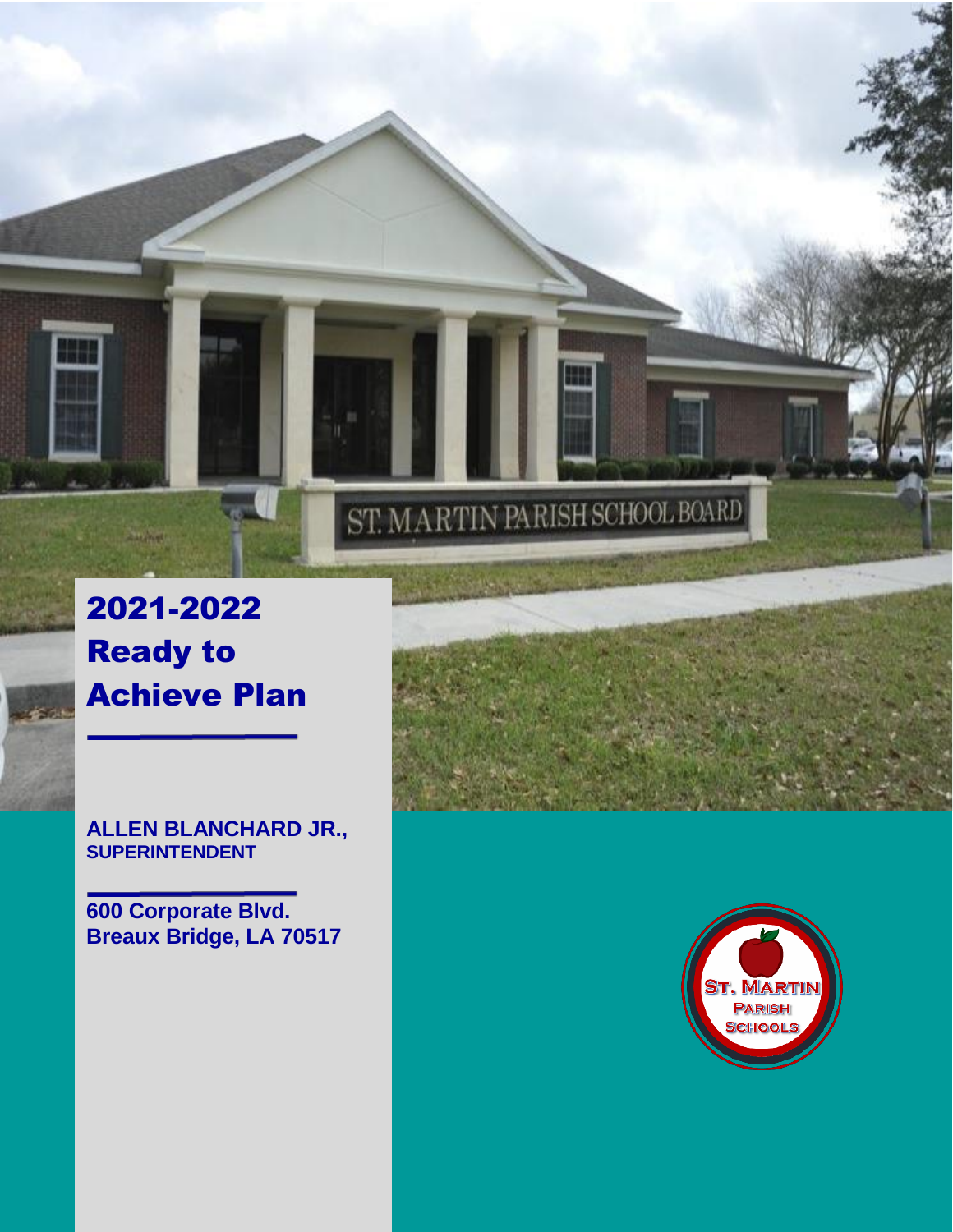

**ST. MARTIN PARISH SCHOOL SYSTEM**

# Operational Guidelines for School Re-entry

St. Martin Parish School System 600 Corporate Blvd. Breaux Bridge, LA 70517 Phone: (337) 332-210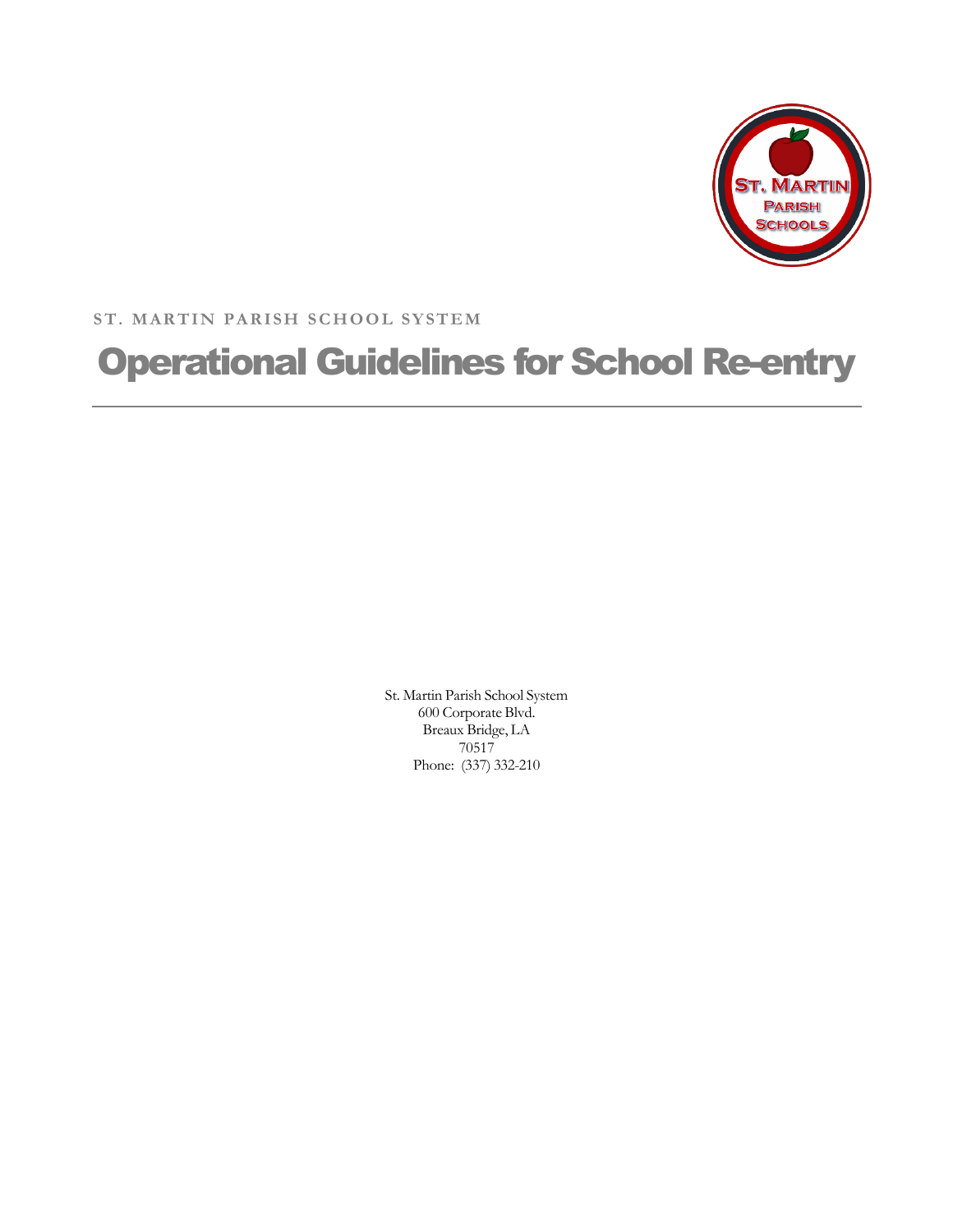# **Table of Contents**

## **Section 1 [Introduction](#page-3-0)** [Superintendent's](#page-4-0) Message Vision, Mission, & Philosophy Medical Protocol **Section 2 [Operations](#page-9-0)** Safety [and Sanitation](#page-5-0) Daily [Routines](#page-11-0) [Parent Responsibilities](#page-12-0) **[Transportation](#page-12-1) [Facilities](#page-13-0)** Food [Services](#page-13-1) **Section 3** [Curriculum, Instruction](#page-15-0) and Assessments Academics: Instruction and [Assessments](#page-15-1) Group Sizes and Social [Distancing](#page-15-2) [Instructional](#page-16-0) Models Lesson [Protocol](#page-17-0) K-5 Instructional Protocol Middle and High School Instructional Protocol Student [Attendance](#page-20-0) Unfinished Learning and Learning Loss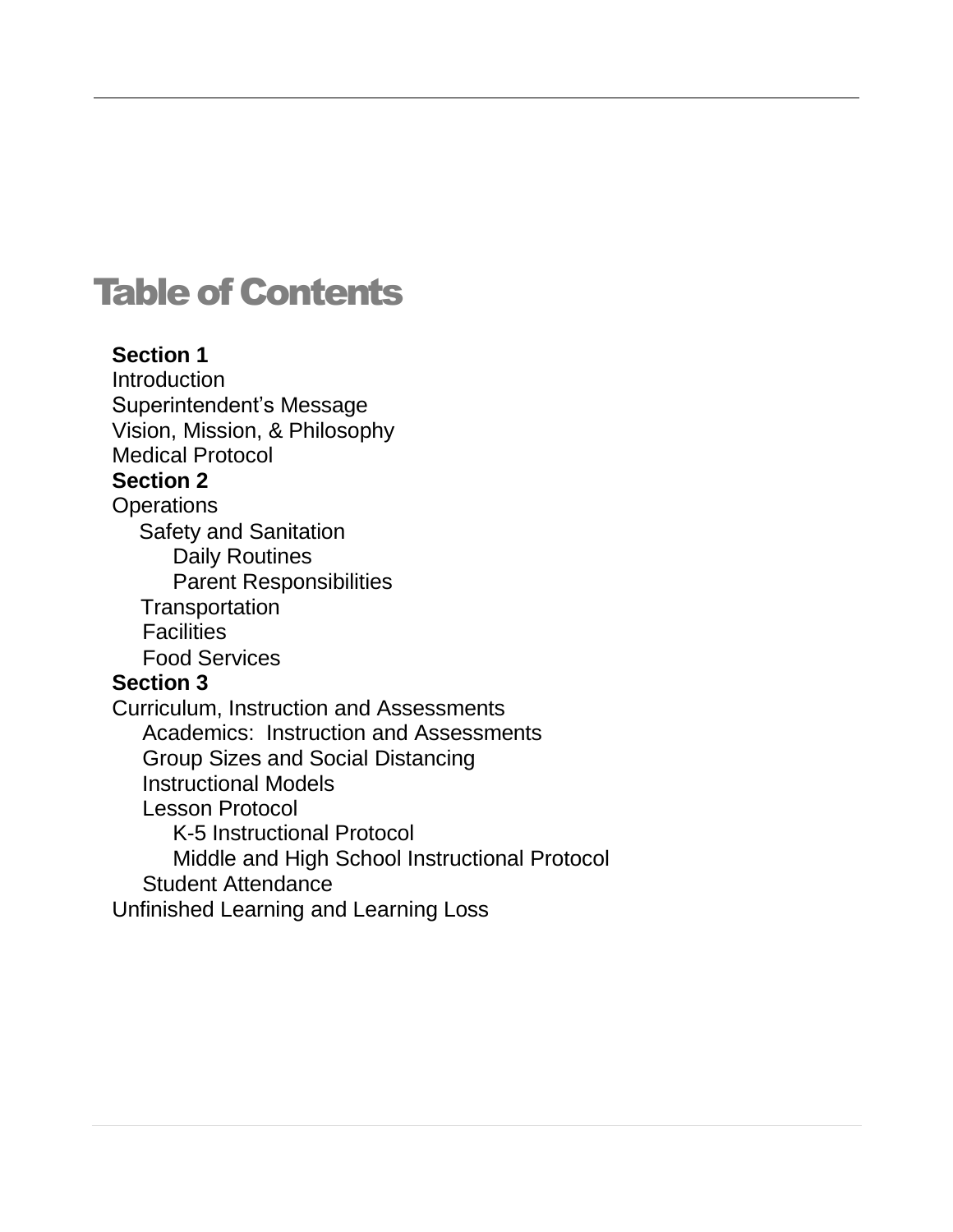### **Section 1**

## <span id="page-3-0"></span>**Introduction**

Reopening Guidance for Public Schools – Guidance from the LDH and LDOE

The State of Louisiana is following the guidance of public health experts when making decisions regarding the resumption of instruction in public schools.

Louisiana's plan for reopening statewide outlines phasesthat are initiated once public health criteria are met. Throughout the phases, restrictions will be gradually relaxed as the public health situation improves, allowing greater flexibility, including the potential of resuming school building-based instruction.

In Phases 1, 2, and 3, school facilities may open to students for in-person instruction with certain restrictions in place. These restrictions are mandated by the Louisiana Department of Health (LDH).

NOTE: Guidance may change in accordance with the updates from the Centers for Disease Control (CDC) and Louisiana's Office of Public Health. Guidance is based on current medical knowledge of how COVID-19 is transmitted, primarily through close physical contact, vocal and musical activities during which aerosol particles might be emitted and touching shared surfaces or *objects.*

For information regarding coronavirus 2019/COVID 19, please visit the LDH website and CDC website: <https://www.ldh.la.gov/coronavirus> and [https://cdc.gov/coronavirus/2019-ncov/index.htm.](https://cdc.gov/coronavirus/2019-ncov/index.htm)

**SMPSB will require face masks that properly cover the wearer's mouth and nose to be worn indoors at all times, under the Governor's statewide mask mandate. The order requires face coverings for everyone of age to be enrolled in kindergarten and older except for the following:**

- **Anyone who has a medical condition that prevents the wearing of a face covering**
- **Anyone who is consuming a drink or food**
- **Anyone who is trying to communicate with a person who is hearing impaired**
- **Anyone who is giving a speech for broadcast or to an audience**
- **Anyone temporarily removing his or her face covering for identification purposes**

**In addition. out of an abundance of caution, the St. Martin Parish School System has been following the fourteen (14) day quarantine guidelines from the Louisiana Department of Health. After careful consideration, and after communication with officials, we will begin using the shortened quarantine guidelines from the Louisiana Department of Health. If a student is currently quarantined and has a negative Covid test on or after day five (5), they may return to school on day eight (8); or if they are symptom free up to day ten (10), they may return to school on day eleven (11). Athletes may return to school based on the aforementioned guidelines but may not participate in sports until after fourteen (14) days from the day of exposure.**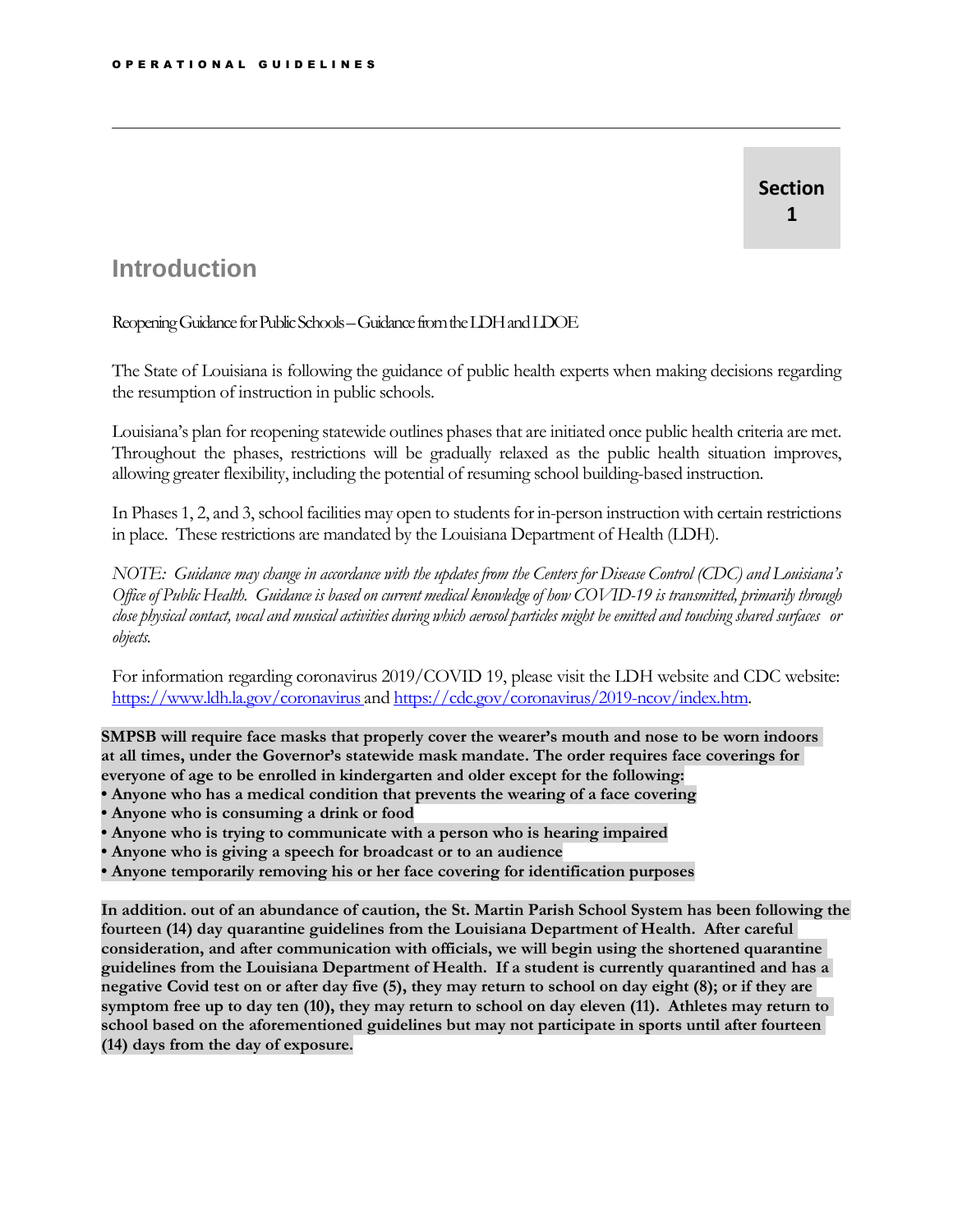## <span id="page-4-0"></span>Superintendent's Message



Dear Parents, Students and Employees,

On March 13, 2020, when Governor John Bell Edwards announced the closure of schools, everyone anticipated returning to school after the Easter Holidays. However, as the days went by and the number of COVID 19 cases continued to rise, it became evident that we would not reopen during the spring of 2020. Our staff came to work as necessary to keep facilities in shape ensuring that air conditioners, sewer treatment equipment and other essential equipment was working and keeping the grass cut. Later in May, teachers returned to work to complete the school's virtual teaching plan and began to receive training in the Google Suite.

Now, as we near the opening of schools for the 2021-2022 school term, we are again faced with numerous challenges. As employees of an educational institution, we are considered essential employees because of the service we provide to the community. As stated by our president and governor, the economy and the community cannot function without schools. Schools educate students for the world they will face in the future and provide a safe place for students, while their parents go to work each day. Some people do not consider us public servants, but that is exactly what we are. It is our duty and responsibility to serve our community and we will do that to the best of our abilities, while always keeping employee and student safety first.

Staff members and principals have put together plans for the reopening of school that follow the recommended guidelines provided by the Louisiana Department of Education and the Office of Public Health. Please read through the re-opening handbook and follow these guidelines for safety. By following the rules, you can help us to provide the best education and safest environment for our staff and students during these difficult times.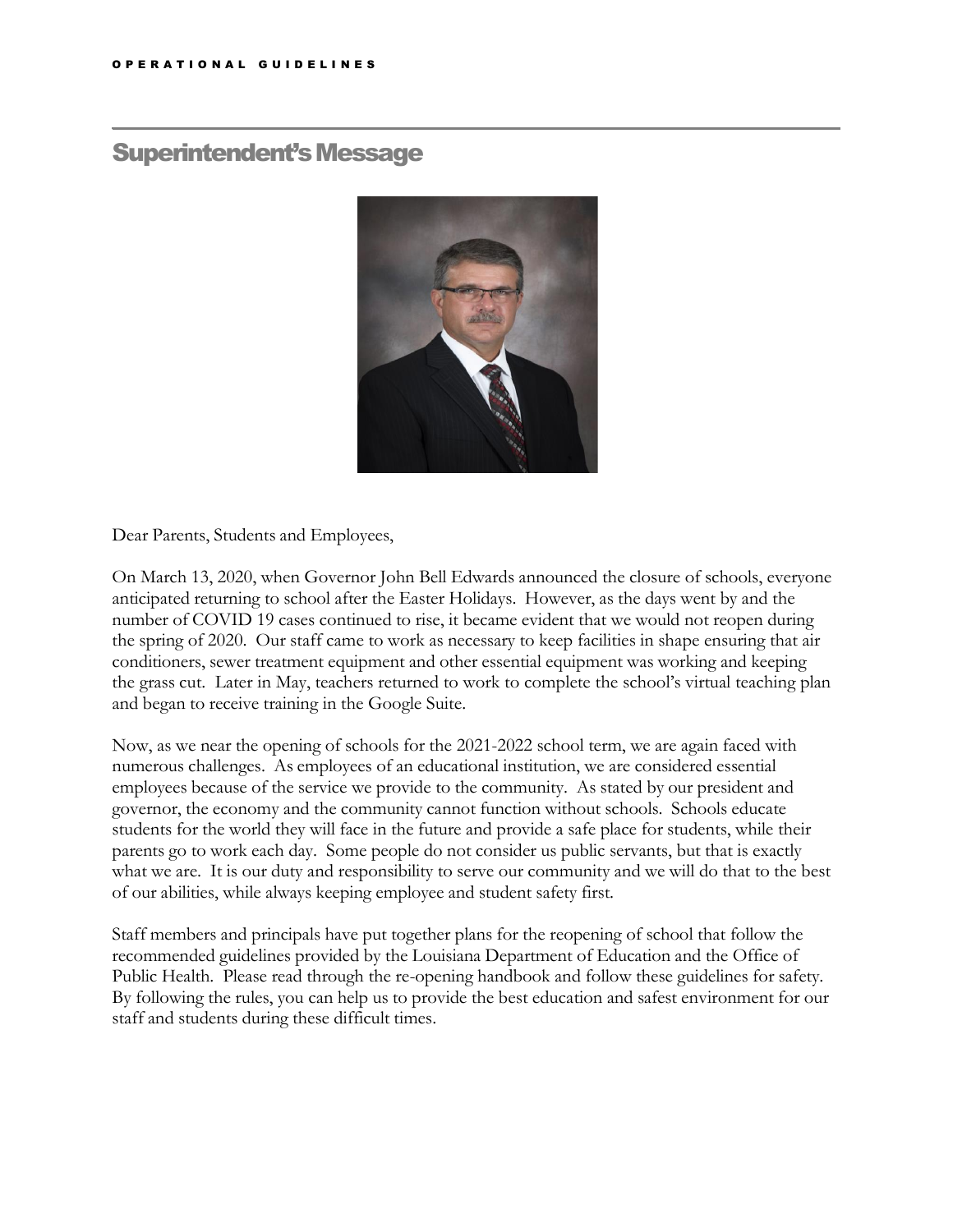<span id="page-5-0"></span>

### **VISION STATEMENT**

To improve education through sound educational practices that enhance teaching and learning and to provide educational opportunities for all stakeholders in an effort to make the St. Martin Parish School District second to none in the region, state, and nation.

### **MISSION STATEMENT**

The St. Martin Parish School District will provide quality educational experiences while utilizing a TEAM approach with all stakeholders focused on SUCCESS.

### **PHILOSOPHY**

It is the philosophy of the St. Martin Parish School District that a focus on attendance, attitude, application, and acclamations while addressing high academic standards will provide a quality education for all students. Its goal is to establish a strong, comprehensive education foundation for all of its students so they may become competent, productive members of society. It operates on the premise that education is a lifelong commitment, and TOGETHER, we will make our communities a better place in which to live.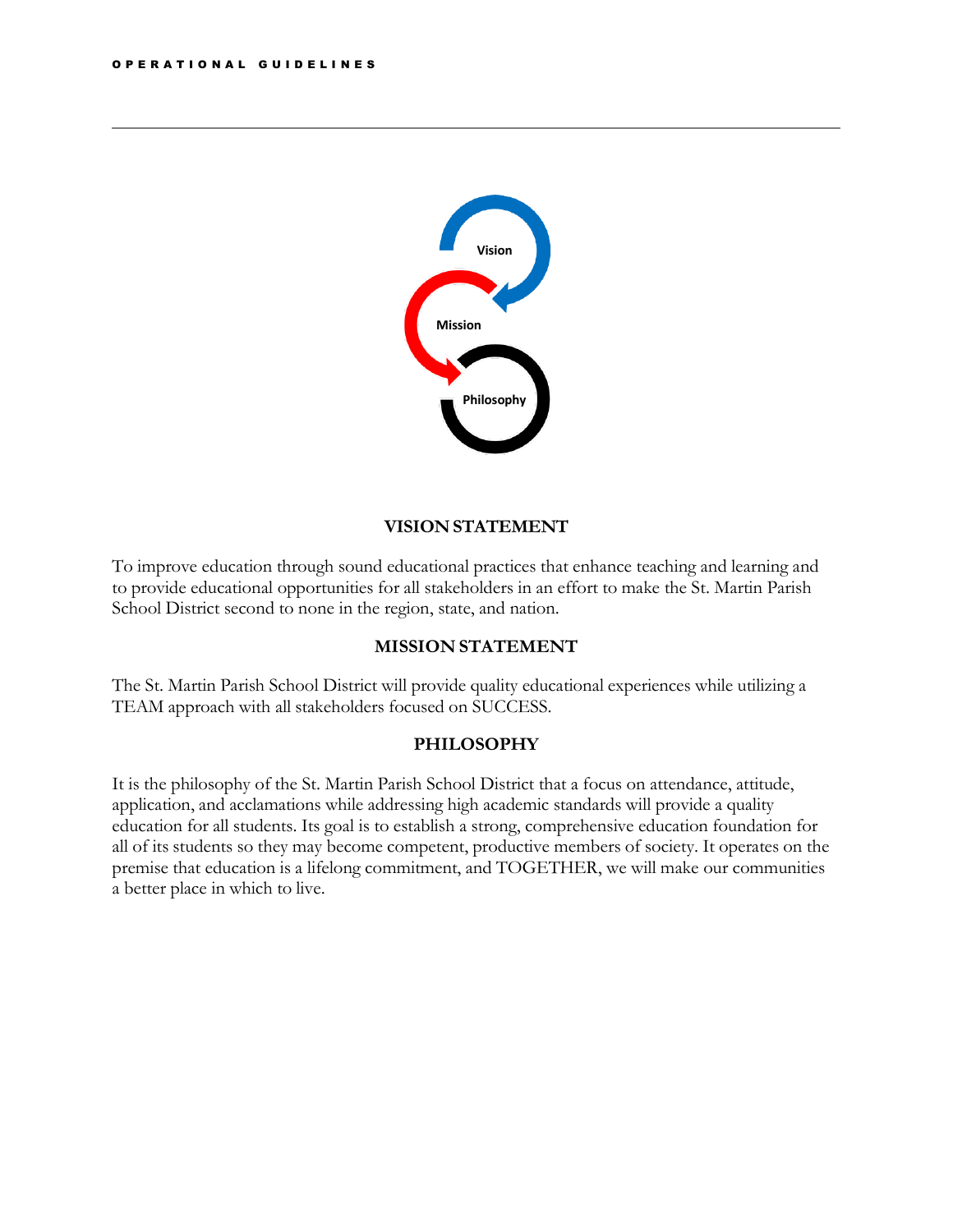Medical Protocol *Updated September 2021*

## **ST. MARTIN PARISH SCHOOL BOARD COVID-19 PROTOCOL**

### **General Information**:

\***Close/Direct contact is defined as any person within 6 feet of positive case for a cumulative 15 minutes, regardless of mask wearing (see exception to this rule below), or having direct contact(touching, hugging, kissing, sharing drinking/eating utensils, blocking, defending, tackling); or if an infected person sneezed, coughed, or somehow got respiratory droplets on another person. Please note: use of face coverings and plastic dividers are not considered in determining close contacts. Contacts of contacts do not need to quarantine.**

> **\*\* Indoor Classroom and spaces/Bus Exception: If BOTH the case and the contact were engaged in consistent and correct use of a well-fitting face mask AND were ≥ 3 feet from each other, then those students are not considered close contacts. This exception only applies to students and should not be used for teachers, staff, or other adults in the indoor classroom setting.**

\*The Office of Public Health/LDH Reporting will be done by Adrienne Huval when a positive COVID test of a student is reported. Mr. Anthony Polotzola will handle all staff COVID cases. \*Health Center will keep track of students who fit COVID criteria. Schools may report this to Adrienne Huval at [adrienne\\_huval@saintmartinschools.org.](mailto:adrienne_huval@saintmartinschools.org)

## **PROTOCOLS FOR STUDENTS/STAFF ON CAMPUS**:

- For COVID cases, identification of close contacts(school and bus contacts) will need to be done by schools.
- Each Principal will designate 2 individuals on campus to handle cases/contact tracing. This will include contacting transportation/bus driver for chart. Once bus contacts have been identified, these individuals must inform schools with students who need to quarantine.
- Adrienne Huval will be copied on all emails regarding students. Anthony Polotzola will be copied on all emails regarding staff.
	- **1. Steps to identify COVID-19 infections/Suspect Cases and report to A. Huval or A. Polotzola:**

 $\Box$  Identify a person with COVID-19 infection. A person with COVID-19 infection that would require reporting to LDH and conducting contact tracing is defined as: Laboratory-Confirmed Case: someone who receives a positive COVID-19 viral test result, including molecular/PCR or antigen tests. Antibody tests indicate past exposure and should not be used to diagnose current infection or to initiate contact tracing. OR  $\Box$  Suspect Case: someone who is experiencing any COVID-like symptoms including:  $\Box$ Fever or chills, rigors, cough, shortness of breath or difficulty breathing, fatigue, muscle or body aches, headache, new loss of taste or smell, sore throat, congestion or runny nose, nausea or vomiting, or diarrhea. AND

□ No alternative more likely diagnosis

 $\Box$  If a suspect case subsequently tests negative by molecular/PCR test, they can return to school when they are symptom-free for 24 hours and any close contacts that have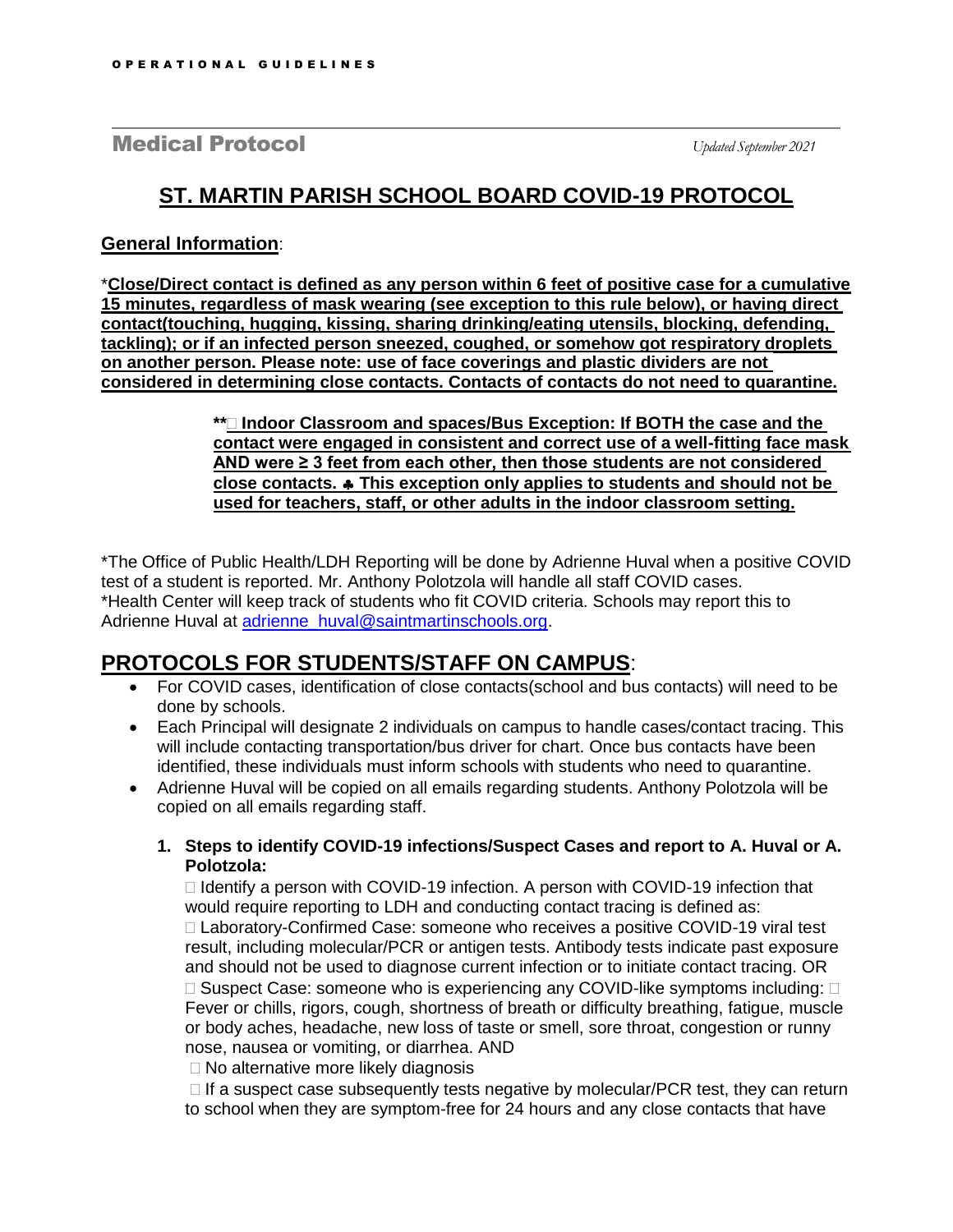been quarantined may return to school.

 **Isolate and send the person home immediately.** They should not return to school until the following "end of self-isolation criteria" are met:

 $\Box$  For a person with ANY symptom(s):

 $\Box$  At least 10 days have passed since symptoms first appeared AND  $\Box$  At least 24 hours have passed since the resolution of fever without the use of fever reducing medications AND

Other symptoms (e.g., cough, shortness of breath) have improved.

 $\Box$  For a person who remained asymptomatic (i.e., never had any symptoms):

□ At least 10 days have passed since positive test collection date.

2. **Steps to identify and notify close contacts of persons identified as having COVID-19 infection. This is still necessary in order to notify parents that their child has been exposed.**

**\*\*Mandatory quarantines for students defined as a "close contact" are no longer required. In lieu of mandatory quarantine, the parent shall be notified of the exposure and given the option to quarantine their child or allow their child to remain in school. The parent shall also be given the opportunity for a no-cost COVID screening for their child (LDH testing program). Should the student test positive or develop symptoms of the virus, the student should isolate until they have recovered and are determined to no longer be infectious (see guidance above). This will apply to sports as well.**

### **Determine who has been in close contact with suspect and confirmed COVID-19 cases in school during their infectious period.**

□ Close contact is defined as

 $\Box$  being within 6 feet of an infected person for a cumulative total of 15 minutes or more over a 24-hr period OR

 $\Box$  having direct contact with an infected person, including touching, hugging, kissing, or sharing eating or drinking utensils; or if an infected person sneezed, coughed, or somehow got respiratory droplets on another person  $\Box$  Indoor Classroom and spaces/Bus Exception: If BOTH the case and the

contact were engaged in consistent and correct use of a well-fitting face mask AND were ≥ 3 feet from each other, then those students are not considered close contacts. \* This exception only applies to students and should not be used for teachers, staff, or other adults in the indoor classroom setting.

**\*\*Regarding siblings/household contacts: If the parent confirms that the household COVID case is isolated and has no contact with the student while in isolation, the student may utilize the no quarantine option. If they report that isolation is not possible, you must quarantine the student from the last date of exposure to the case.**

**\*\*\*PRESUMED POSITIVES(note that this is different from suspect cases because they have been exposed to a COVID/suspect case). If a close contact who develops symptoms during the 14 days following exposure, they become a case as of the day their symptoms began and would need to follow "end of isolation criteria" to return to school. If these students test negative by molecular/PCR ONLY they may return to school once they have been 24 hours symptom free and not using fever reducing medications.**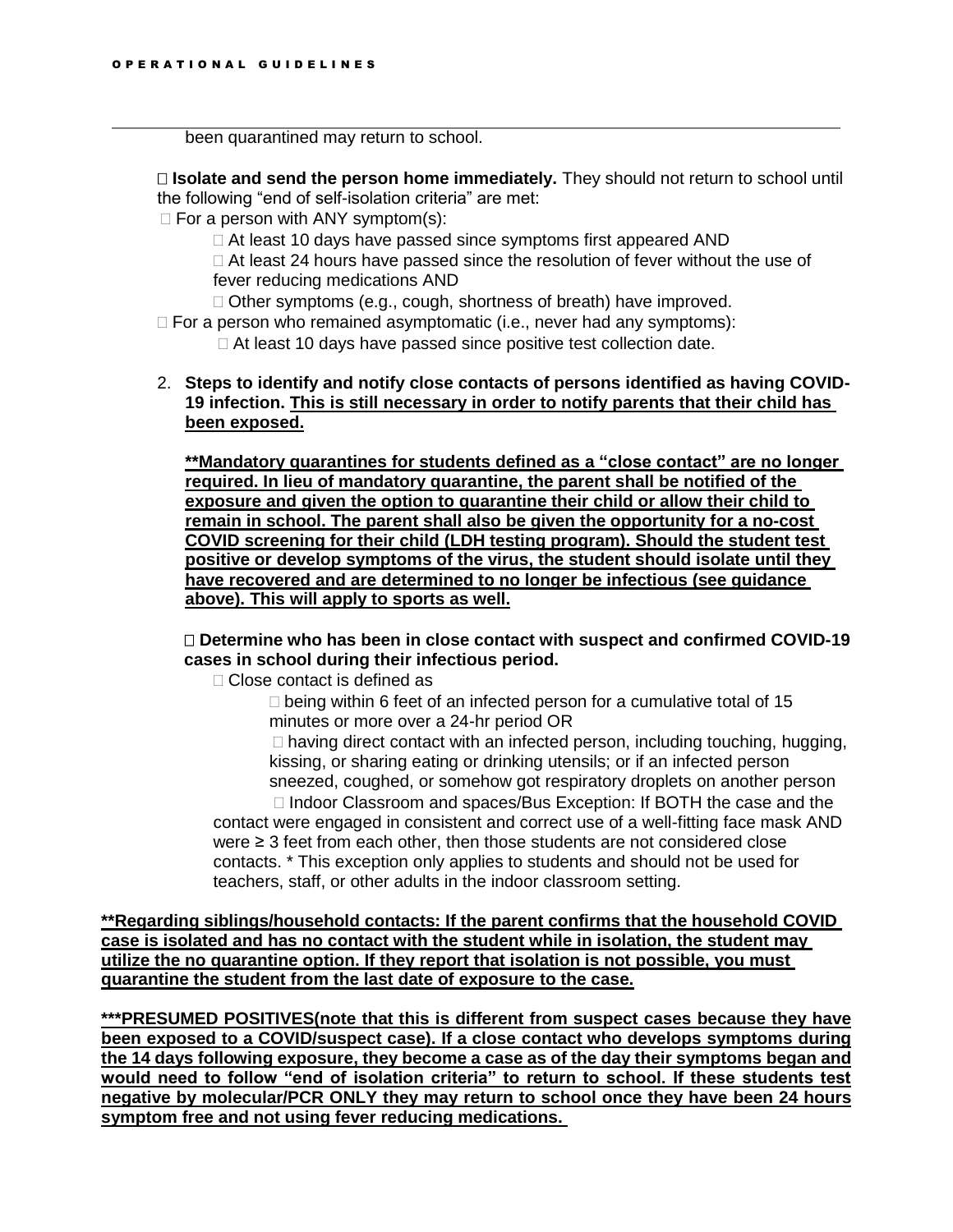### **Bus Contact Tracing**-When contact tracing a bus, please use templates provided. **Bus charts can be obtained by calling the transportation office at 909-2990 or emailing Tina Pierre, Wanda Johnson, and Denise Angelle.**

### **For students who choose to quarantine**

 $\Box$  Notify all close contacts of suspect and confirmed cases that they have been identified as having been exposed to someone who is or may be ill with COVID-19.

- Options to shorten the duration of quarantine if contacts remain asymptomatic include:
	- o If no symptoms develop during quarantine AND they have a negative antigen or PCR/molecular test collected no earlier than day 5 after their last exposure: they may quarantine for 7 days, returning day 8, from last contact with a COVID-19 case OR
	- $\circ$  If no symptoms develop during quarantine and no testing is done: they may quarantine for 10 days, returning day 11, from last contact with a COVID-19 case.

### **The day after exposure is always day 1 of quarantine.**

### **3. Steps to conduct cleaning and disinfection according to CDC guidance**

 $\Box$  Close off areas used by the persons with COVID-19 and wait as long as practical before beginning cleaning and disinfection to minimize potential for exposure to respiratory droplets

- □ Open outside doors and windows to increase air circulation in the area.
- Wear a mask and gloves while cleaning and disinfecting.

 $\Box$  Clean and disinfect all areas (e.g., offices, bathrooms, and common areas) used by the person(s) with COVID-19, focusing especially on frequently touched surfaces

 $\Box$  Surfaces should be cleaned using soap (or a detergent) and water prior to disinfection.

□ For disinfection, most common EPA-registered household disinfectants should be effective against the virus that causes COVID-19. Check EPA's list of disinfection products.

□ See full CDC guidance: Cleaning and Disinfecting Your Facility

### **JPAMS Codes**

•If a student is quarantined for a positive Covid-19 case, the siblings must quarantine and they should be coded as medical quarantine.

•66 - medical quarantine, then 3079 – Other (for close contact or sibling of positive student) •66 – medical quarantine, then U071 – for positive Covid – 19 case

The siblings of a close contact should not be coded as medical quarantine.

•If the parent chooses to keep them at home, they should be coded as parent request (code 33 U Received contact from parent)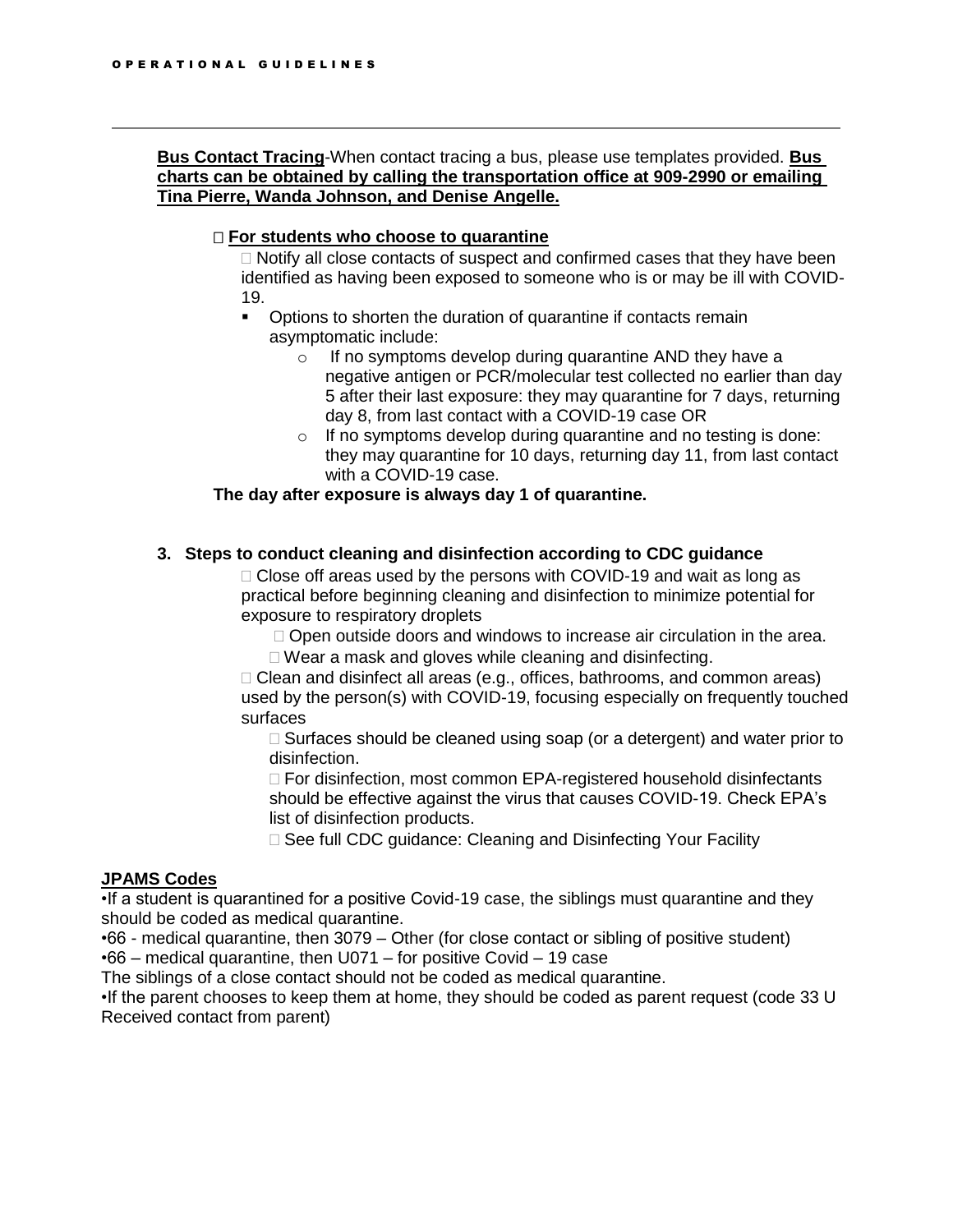

<span id="page-9-0"></span>**Operations & Safety**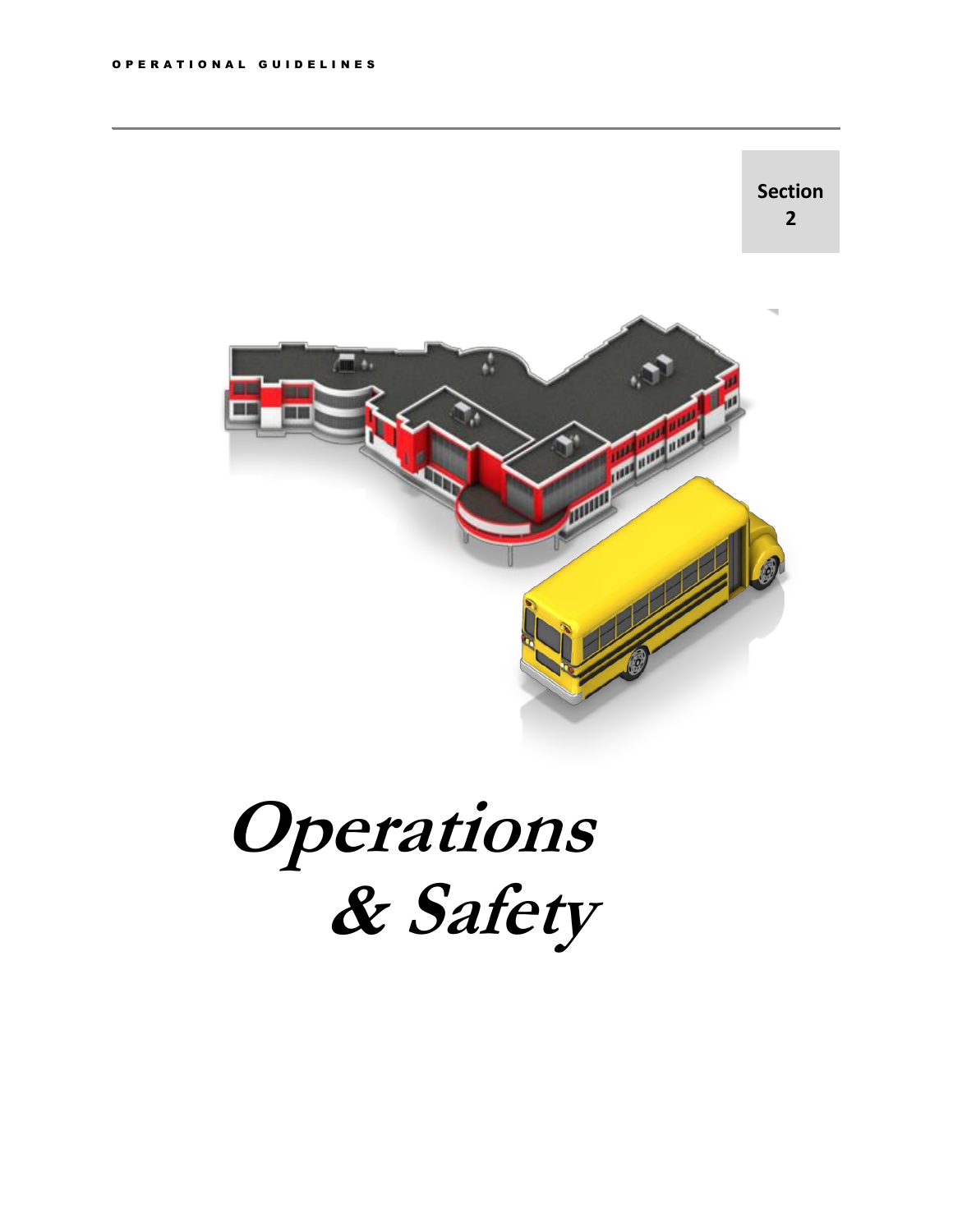## **Operations Safety and Sanitation**

| <b>OPERATIONS</b> |                               |  |
|-------------------|-------------------------------|--|
|                   | Safety and Sanitation         |  |
|                   | $\blacksquare$ Transportation |  |
|                   | Facilities                    |  |
|                   | Food Services                 |  |

The 2021-2022 school year will begin with continued adherence to the guidelines for operating a safe school environment. Regulations for safety and sanitation are among the most important priorities for the safety of the students and staff.

The Louisiana, the Department of Health and Hospitals(DHH), the Office of Public Health (OPH) and the Louisiana Department of Education (LDOE) have provided safety guidelines for the reopening of school. All guidelines and

regulations are aligned to data-driven medical guidance provided by the Center for Disease Control (CDC) as well as other medical and scientific personnel. For the safety of our students and staff members, St. Martin Parish will adhere to the guidance provided by the organizations listed above.

### **All personnel in public school offices will adhere to the following guidelines while on school property:**

- Wash your hands regularly and use hand sanitizer
- Wear a face covering at all times in public spaces or in meetings, you may take it off when alone in your office
- Stay in your area unless your job requires you to visit other areas of the office or school
- Kitchens or lounge areas are off-limits except for the storage or heating of food. You may eat in your office
- Stay home and consult your doctor if you do not feel well or run a fever above 100.4. Students who arrive at school with a fever will be sent to the sick bay and assessed following the protocol in Appendix A

### **At the start of the 2021-2022 school year, all personnel and students on school grounds must adhere to the following:**

- Wash your handsregularly (preferably every 2 hours) and use hand sanitizer. Guidance for using hand sanitizer will be further explained under transportation, facilities and food services
- Principals may implement additional times for handwashing and the use of hand sanitizer based on the needs on their school campus
- Teachers and students in grades preK-12 must wear a face covering at all times unless a medical condition prohibits the use of face coverings. This includes classrooms, playground areas, and all other areas of the campus. Face coverings can only be removed when eating or drinking, when taking medications in the office, or if social distancing outdoors at least six (6) feet apart
- Face coverings are a part of the school uniform and must be of a solid color or may contain the following print: paisley, bandanas, camouflage, plaid, school spirit colors, emblems, and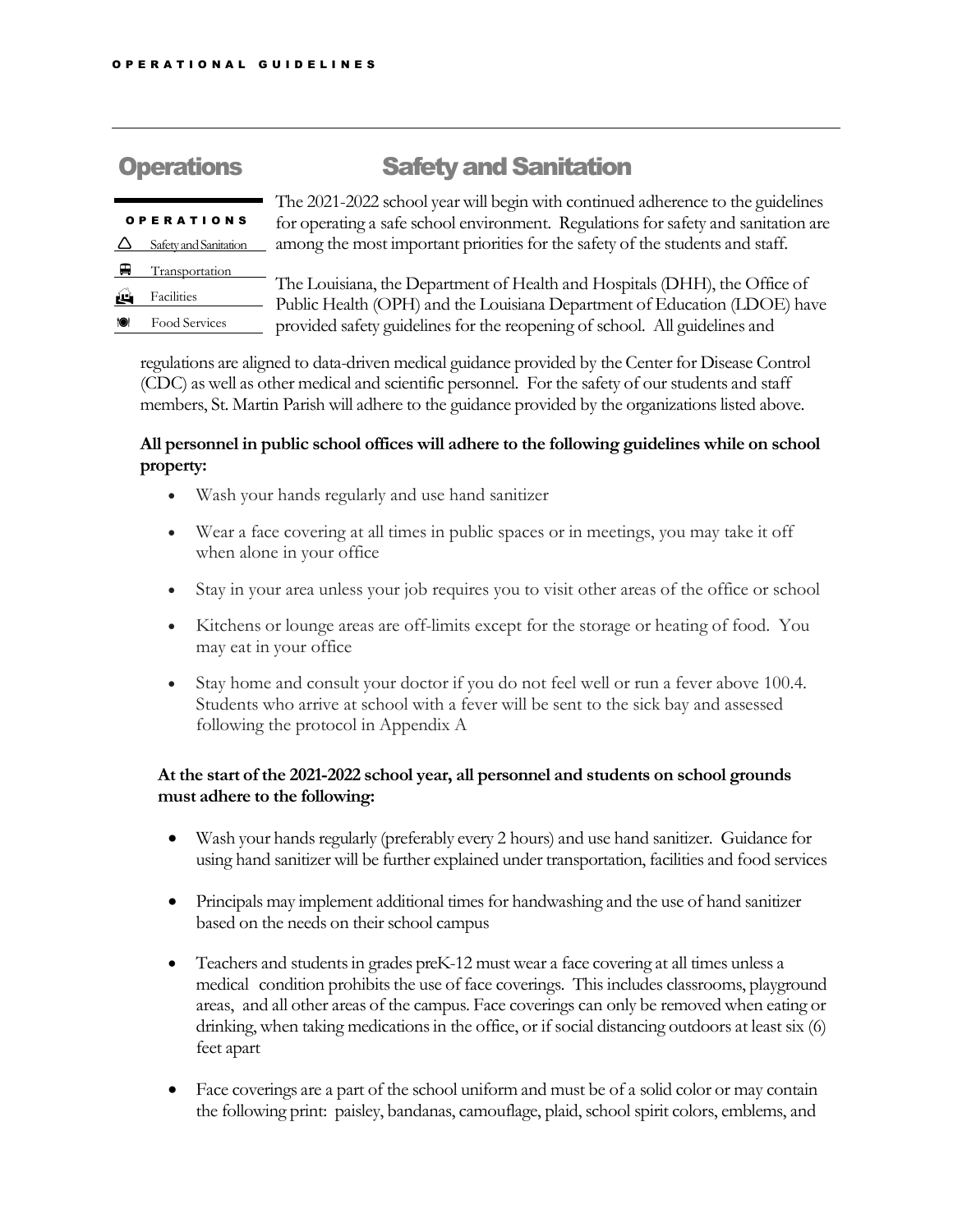or words, and cartoon characters for the younger students. However, face coverings must not include pictures, printed words, political messages, religious messages, or symbols of any type.

- To reduce exposure, students will remain in static groups in one classroom. Students in grades 3 to 5 will remain in the classroom, while teachers of different subjects will rotate for a change in instruction at the appropriate time. The number of rotations should be limited to keep exposure to a minimum
- Teachers and students who arrive at the campus with a fever of 100.4 and are experiencing other symptoms of COVID 19 or any other seriousillness, must be isolated in a sick bay immediately. The school must follow the medical protocol for all studentswith a fever of 100.4 or above and those exhibiting symptoms of COVID 19 or any other serious illness
- The sick bay must be sanitized after use by a student or adult with fever or symptoms of COVID 19 or any other serious illness

<span id="page-11-0"></span>

- Students will be issued hand sanitizer upon boarding the bus
- In grades PreK-2 students will remain in static (the same) groups throughout the day. In grades 3-5, studentswill remain in static (the same) group to the maximum extent possible
- Students will report to a general area to join their static group and will then be escorted the cafeteria to wash their hands before picking up their breakfast. Studentswill follow the social distance protocol to the greatest extent possible as they walk to the cafeteria or any area of the campus
- Breakfast will be served as a "grab and go" meal and students will eat in their classrooms. Teachers will administer hand sanitizer to students after breakfast. **All water fountains will be closed for safety reasons, therefore students may bring bottles of water to school for drinking purposes**
- $\bullet$  Students seating will be arranged to meet the social distancing requirements of six (6) feet apart to the maximum extent possible
- When it is time for lunch, students will follow the social distancing protocol as they are escorted to the cafeteria to wash their hands and pick up a "grab and go" lunch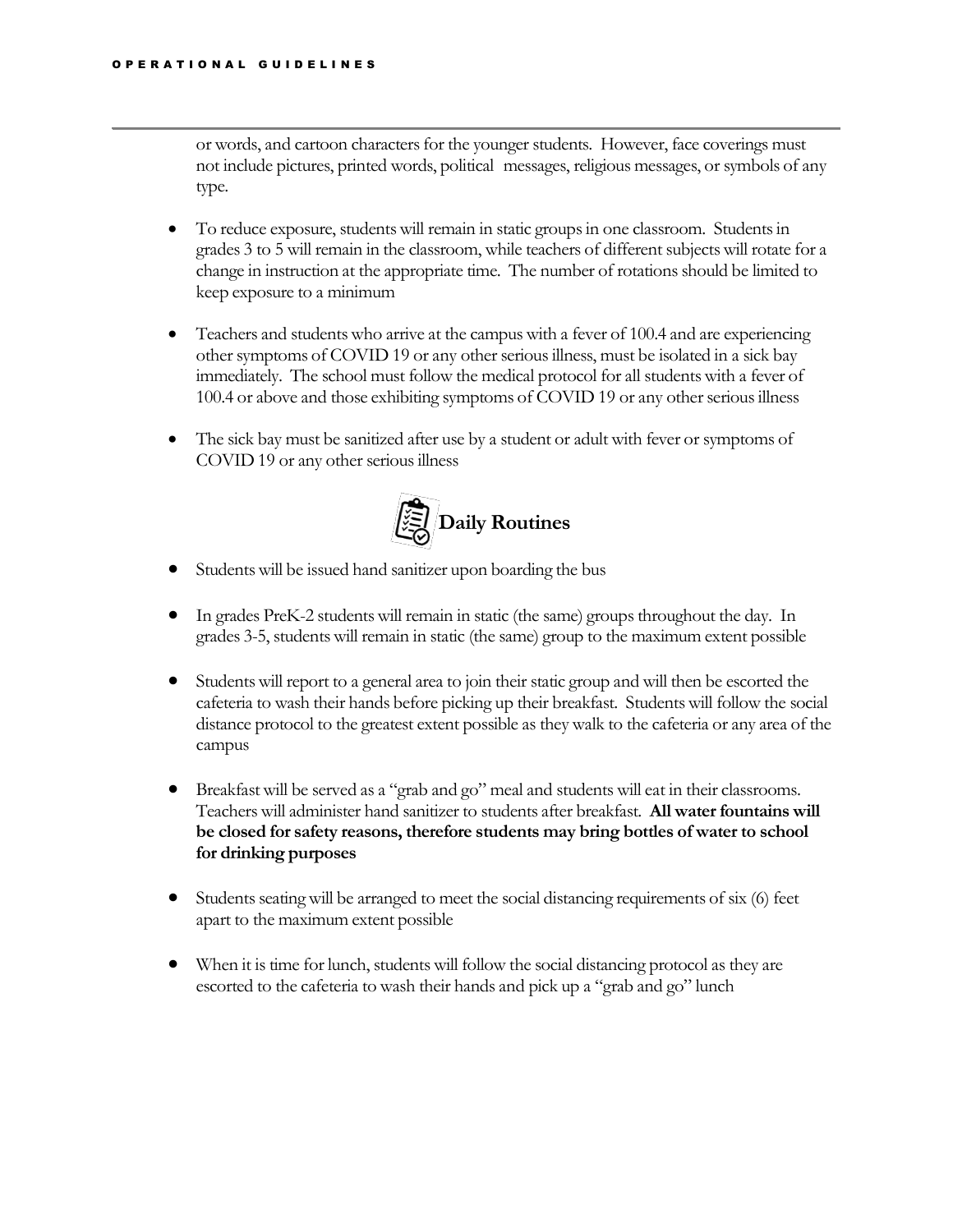- Students will return to the classroom or a specified location on the campus to eat lunch
- Hand sanitizer will be administered after lunch before instruction resumes
- Any recess breaks for students in grades  $PreK-5$  will take place in the classroom or in a designated area of the campus. Studentswill remain with their groups and will not be allowed to mix with other students during the break. Studentswill then be escorted to the restroom to wash their hands or be provided hand sanitizer upon their return to the classroom
- At the end of the day, studentswill be escorted to the bus area for loading through a process assigned by the principal requiring social distancing prior to loading the bus



- <span id="page-12-0"></span>• Parents are responsible for daily monitoring of their child/children for symptoms of COVID 19 or other illnesses. Children with a fevershould not be sent to school
- Parents should encourage their child/children to follow all instructions at school for their safety and the safety of others
- Parents are asked to support and assist their child/children in completing all assignments, both in class and those assigned as homework

## <span id="page-12-1"></span>Transportation



The St. Martin Parish Department of Operation and Transportation will take extra precautionary measures during the COVID 19 pandemic by providing the following safety measures:

| <b>Phase of Pandemic</b> | <b>Safety Guidelines for Buses</b>                                                                      |
|--------------------------|---------------------------------------------------------------------------------------------------------|
| <b>Phase 1</b>           | Students will be seated one (1) per seat in every other seat unless<br>they are from the same household |
| Phase 2                  | Buses will be filled to 50% of their seating capacity                                                   |
| Phase 3                  | Buses will be filled to 75% of their seating capacity                                                   |

• Sanitize all buses using cloth towels and disinfectant before the school year begins. Wipe the hand rails, seat tops, seat backs, and seat cushions with disinfectant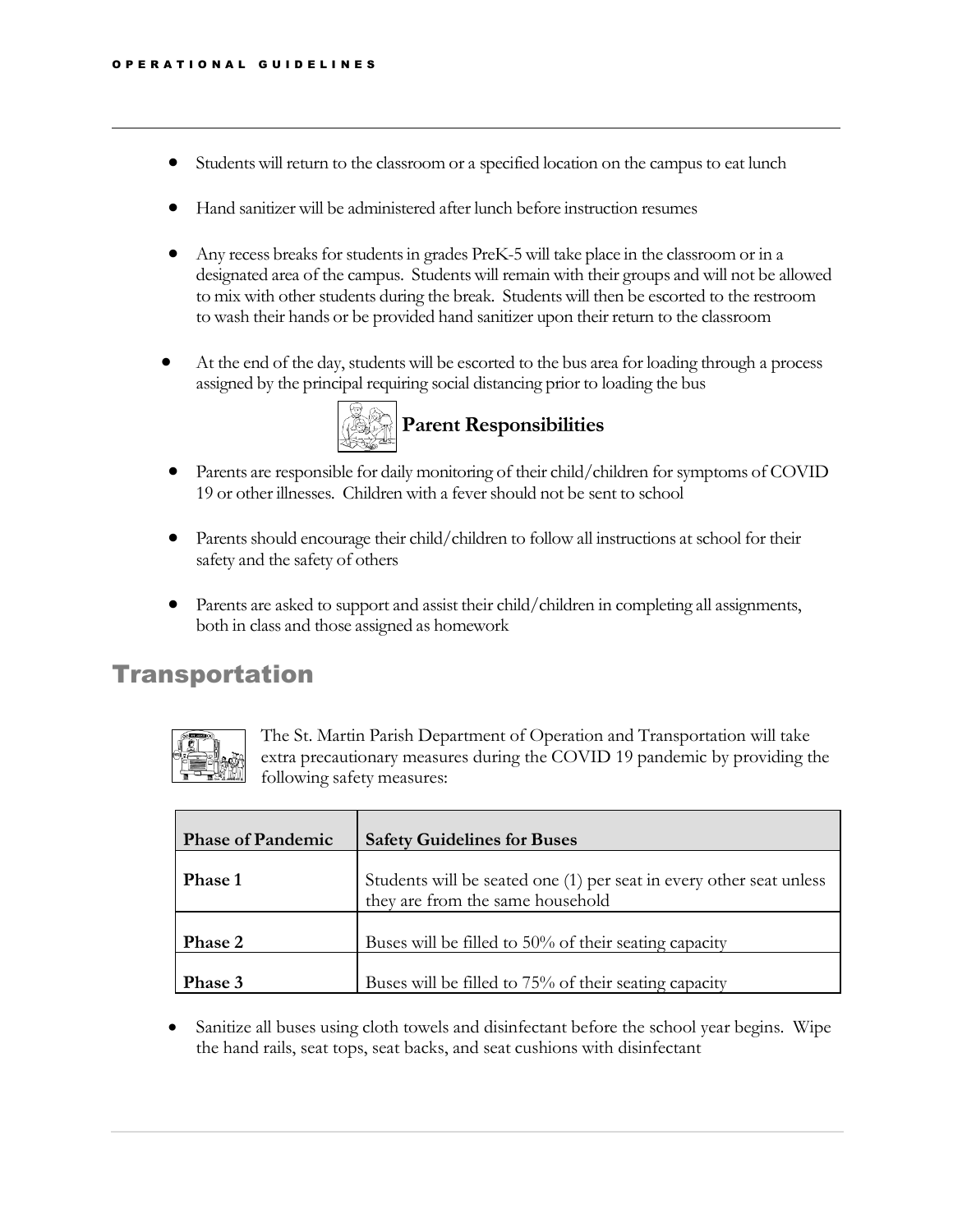- On a daily basis, wipe door handles, seat tops and commonly touched surfaces at the end of each route. This can be done while checking to make that no one is sleeping on the bus after the route.
- Once per week, wipe the hand rails, entire seat and commonly touched surfaces.

## <span id="page-13-0"></span>**Facilities**



All office and school facilities will be sanitized weekly and daily using the guidelines provided by the Louisiana, the Department of Health and Hospitals (DHH), the Office of Public Health (OPH), the Center for Disease Control (CDC) and the Louisiana Department of Education (LDOE). The list of guidelines below will be followed to ensure the safety of all students, teachers, administrators and support staff members assigned to each site:

- Sanitize restrooms every hour and checked after each class exchange. Keep soap dispensers full and hand towels available
- Classrooms will be wiped down once per day. This means wiping all commonly touched surfaces including pencil sharpeners, door frames and door handles/knobs, desk tops and seat backs, phones, keyboards and computer carts
- Main entry doors will be wiped several times per day.
- Outdoor areas, like playgrounds, high touched surfaces made of plastic or metal, such as grab bars and railings will undergo normal routine cleaning

## <span id="page-13-1"></span>Food Services



Breakfast and lunch will be provided to students on the school campus free of charge during each phase of the COVID 19 pandemic. Due to the pandemic and mandated social distancing, the following protocol will take place for feeding:

| <b>Phase of Pandemic</b> | <b>Feeding Method</b>                                                                                                                                                |
|--------------------------|----------------------------------------------------------------------------------------------------------------------------------------------------------------------|
| Phase 1                  | Students will participate in non-congregate feeding by exercising social<br>distancing                                                                               |
| <b>Phase 2</b>           | Students will participate in non-congregate feeding by exercising social<br>distancing                                                                               |
| Phase 3                  | Congregate feeding may be allowed on a small scale. The size of the groups<br>would follow the social distancing protocol and will be determined by the<br>principal |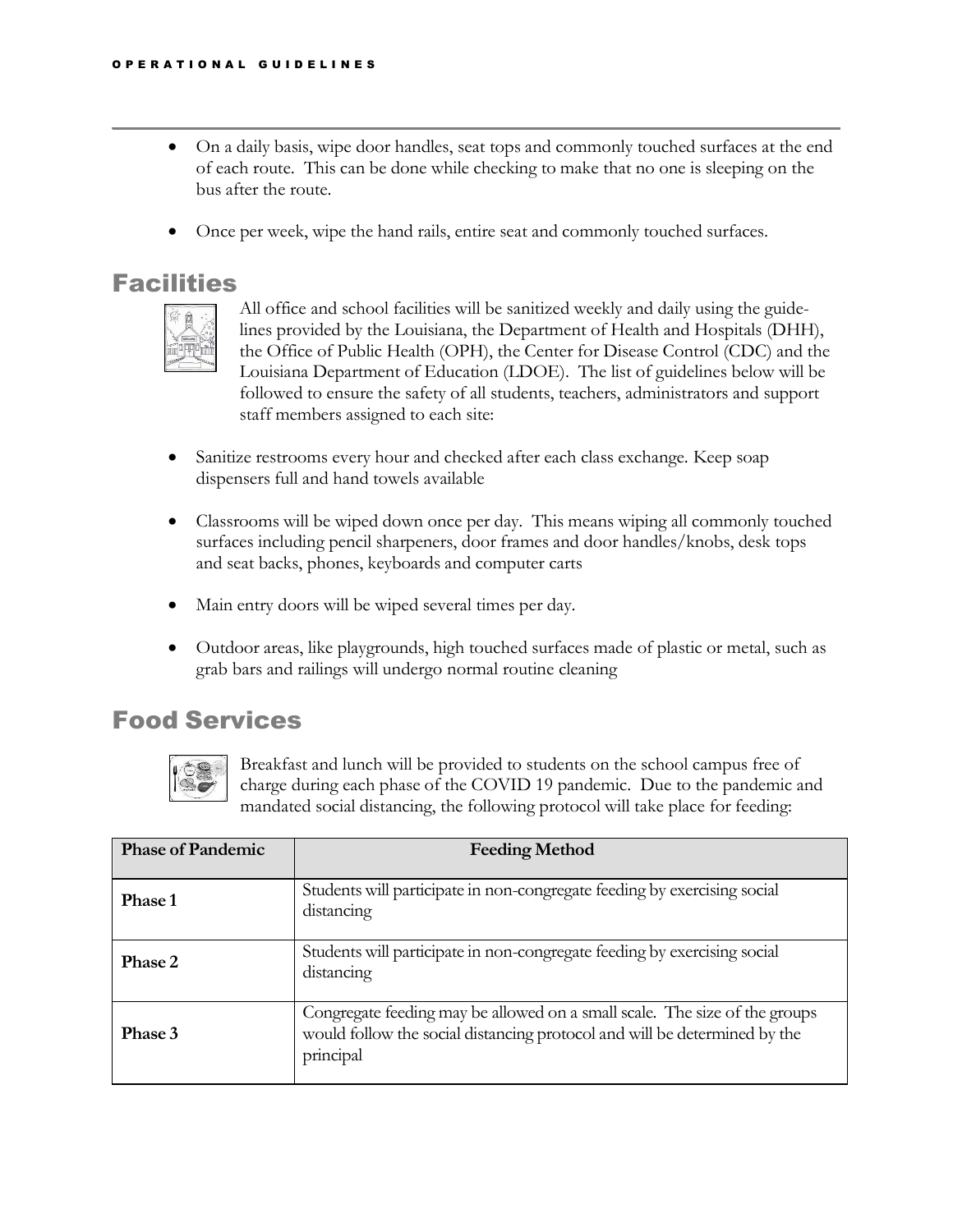

**Curriculum, Instruction and Assessments**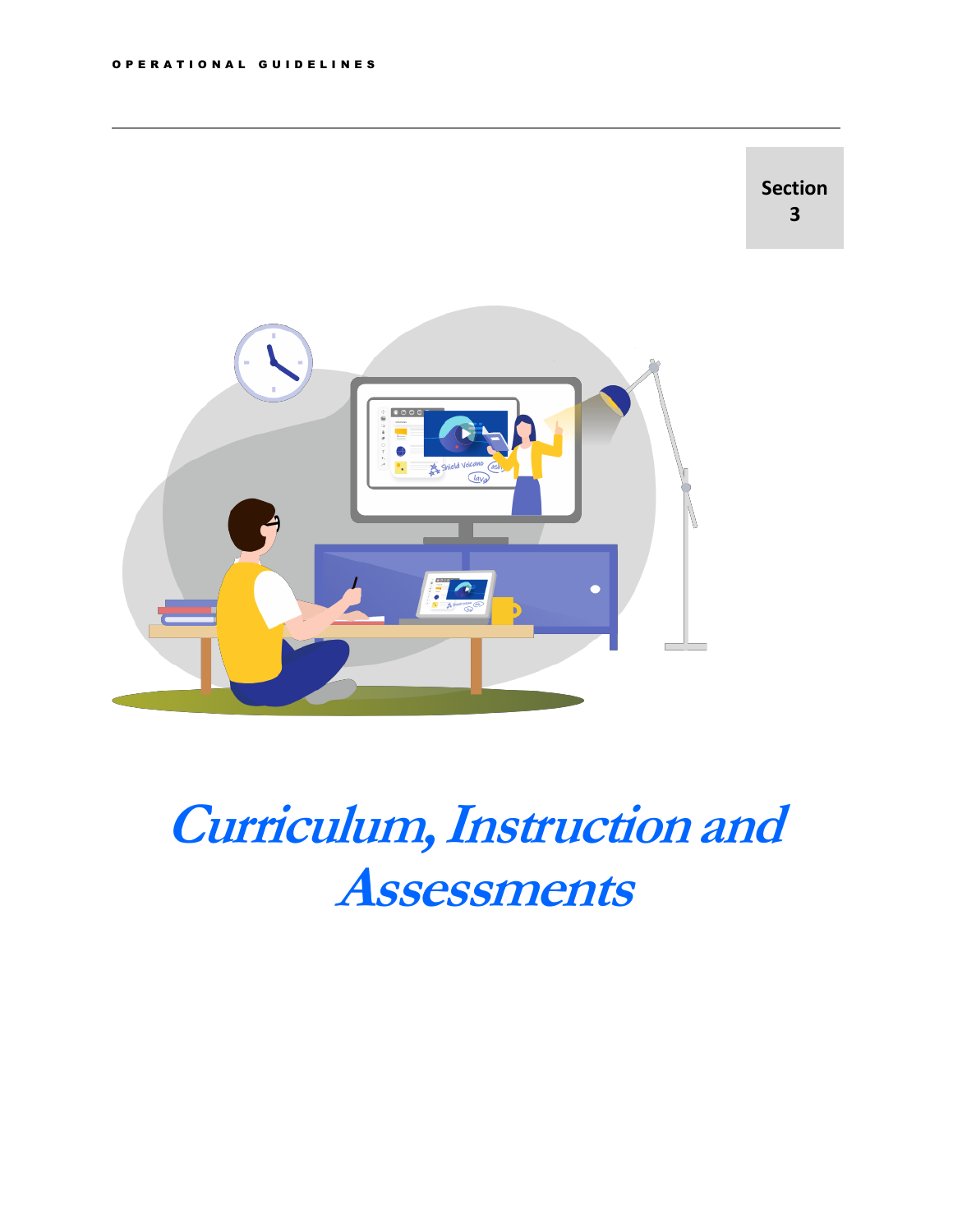## <span id="page-15-0"></span>**Curriculum, Instruction and Assessments**

The 2021-2022 school session beginning August 11, 2021, for teachers, and August 16, 2021, for students, may begin with a different look and feel. The COVID-19 pandemic has caused school systems to seek different instructional avenues to provide instruction and assessment practices for teaching and student learning. The sections below are meant to inform teachers, students, and parents/guardians of the processes and guidelines to be used by St. Martin Parish educators in providing instruction to students during any form of school closure.

## <span id="page-15-1"></span>Academics **Instruction** and Assessments

## I N S T R U C T I O N

- Instruction&Assessment
- Instructional Models
- **Lesson Protocol**
- **Student Attendance**

As we enter the 2021-2022 school year, instructional and assessment practices will continue to require a different approach. All students will be issued an electronic device for all learning, including but not limited to the following: whole and small group classroom discussions, assignments, quizzes, tests, projects, discussion boards, etc.

The type of instructional practices used at the beginning of the school year, will continue to depend upon the status of the COVID 19 pandemic. If students are able to report to the campus, teachers will provide face-to-face instruction, including technology embedded lessons. If students are unable to report to the school campus, teachers will provide instruction through distance learning using the Google Suite of tools (Google Classroom, Google Meet, Google Hangout, etc.)

### <span id="page-15-2"></span>**Group Sizes and Social Distancing**

Should distance learning become a requirement at the beginning of the year, the protocol used during the 2020-2021 school year will be reimplemented. For group sizes meeting the criteria to return to school at each phase, please see the chart below. Distance learning could require a rotating schedule in which some students return to the campus on certain days while others remain at home. The next day, students who stayed at home on designated days will return to school while those who attended school on the school campus will remain at home. The hybrid schedule is flexible, meaning the number of students returning to school on any given day and those remaining at home will depend on the status of the pandemic. Parents, students, and school staff members should continue to be on the lookout for changes the Governor's plan for reopening the state.

|                              | Phase 1                                                                                                                                                                                                                                 | Phase 2              | Phase 3              |
|------------------------------|-----------------------------------------------------------------------------------------------------------------------------------------------------------------------------------------------------------------------------------------|----------------------|----------------------|
| Maximum<br><b>Group Size</b> | 10, including adult                                                                                                                                                                                                                     | 25, including adults | 50, including adults |
| Elementary                   | Maintain static groups, understanding that individuals may come into close contact                                                                                                                                                      |                      |                      |
| Secondary                    | The group's composition may change, but maintain physical distance of six feet in<br>classroom/indoor settings to the maximum extent possible                                                                                           |                      |                      |
| Physical<br><b>Standards</b> | -Groups convene indoors in rooms enclosed by walls or partitions<br>-High-touch surfaces (e.g., desks, doorknobs) are cleaned before and after each group's use<br>-Groups are separated outdoors but do not require a physical barrier |                      |                      |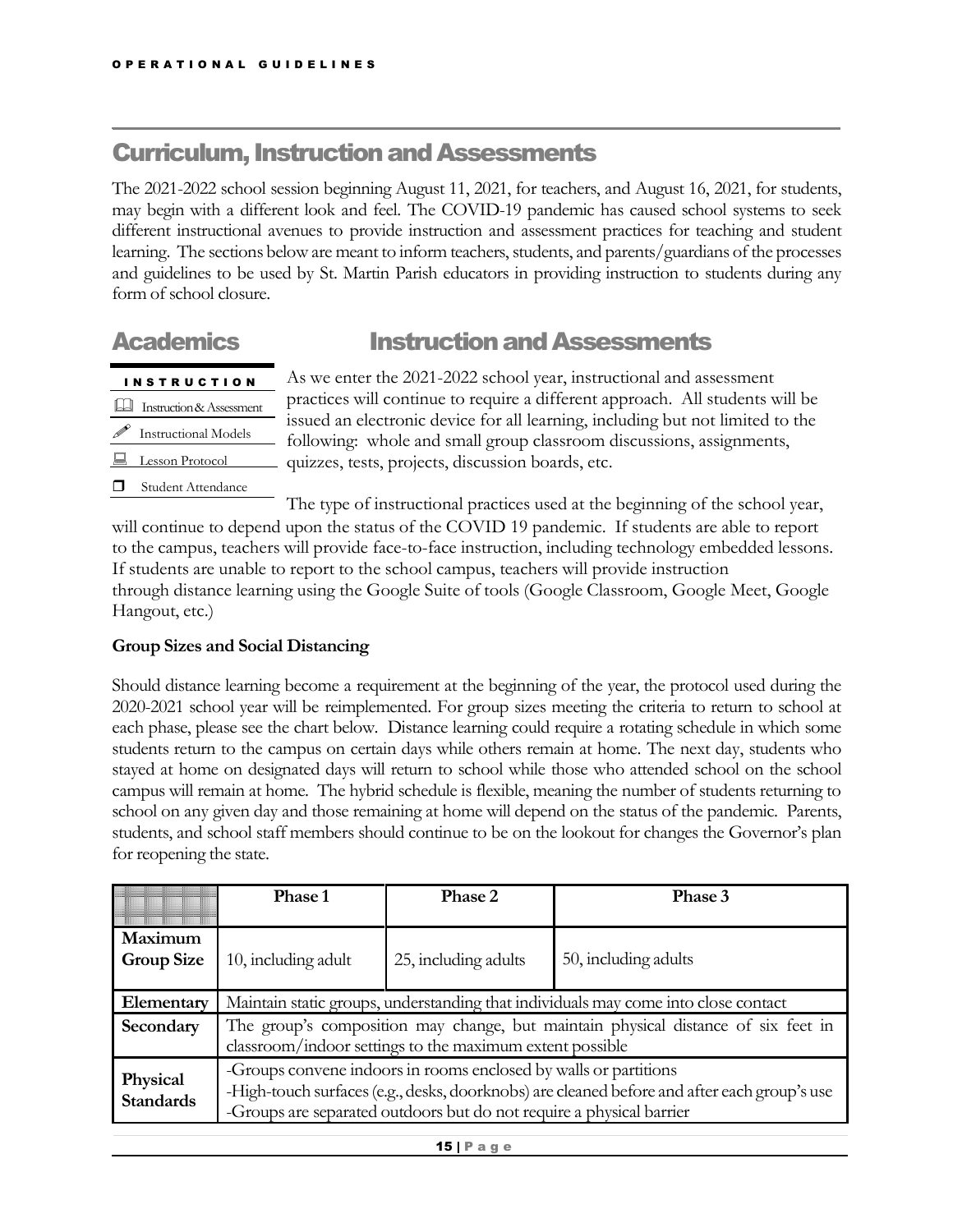| -Limit crowding at entry and exit points: maintain maximum group sizes and physical |
|-------------------------------------------------------------------------------------|
| distance recommendations to the maximum extent possible                             |
|                                                                                     |

## <span id="page-16-0"></span>Instructional Models

### **Full Face-to-Face Instruction (All students return to the campus)**

In this model, students would report to the school campus but will adhere to the restrictions put in place by the governor of Louisiana, the Department of Health and the Louisiana Department of Education.

- Teachers will provide instruction using the approved Tier 1 curriculum for each gradelevel and/or content area through face-to-face whole group instruction, cooperative and collaborative learning groups, small group interventions, individualized activities and assignments and through online instruction using Google Classroom and the Google Suite of tools, i.e., Google Meet, Google Hangout, etc. All classroom grouping will following the protocol for group sizes and social distancing
- Teachers of all grade levels will assign students a minimum of one technology embedded/online lesson per week

### **Hybrid, Blended, and Flipped Instructional Models of Distance Learning**

The **hybrid model** ofinstruction usesface-to-face instruction combinedwith instruction using technology to enhance learning. Hybrid teaching combines the best of both faceto-face teaching and online instruction to help students get the most out of instruction. The three major forms of hybrid teaching are as follows:

### **Station Rotation**

In station rotation, students on the school campus are in classrooms, computer labs, the gymnasium or the library, each with divided workstations. Teachers could also implement station rotation with students using distance learning methods, e.g., breakout rooms in Google Meet or Google Classroom. Each station has online instruction that will enhance the lesson. The task in one station should not depend on completion of the task in other stations. Station rotation allows students to work at their own pace to develop an understanding of the content.

### **Individual Rotation**

This type of rotation allows students to think through their own difficulties and needs. Each individual student has a list of activities specific to their needs and only rotates to stations specific to their schedule developed by the teacher.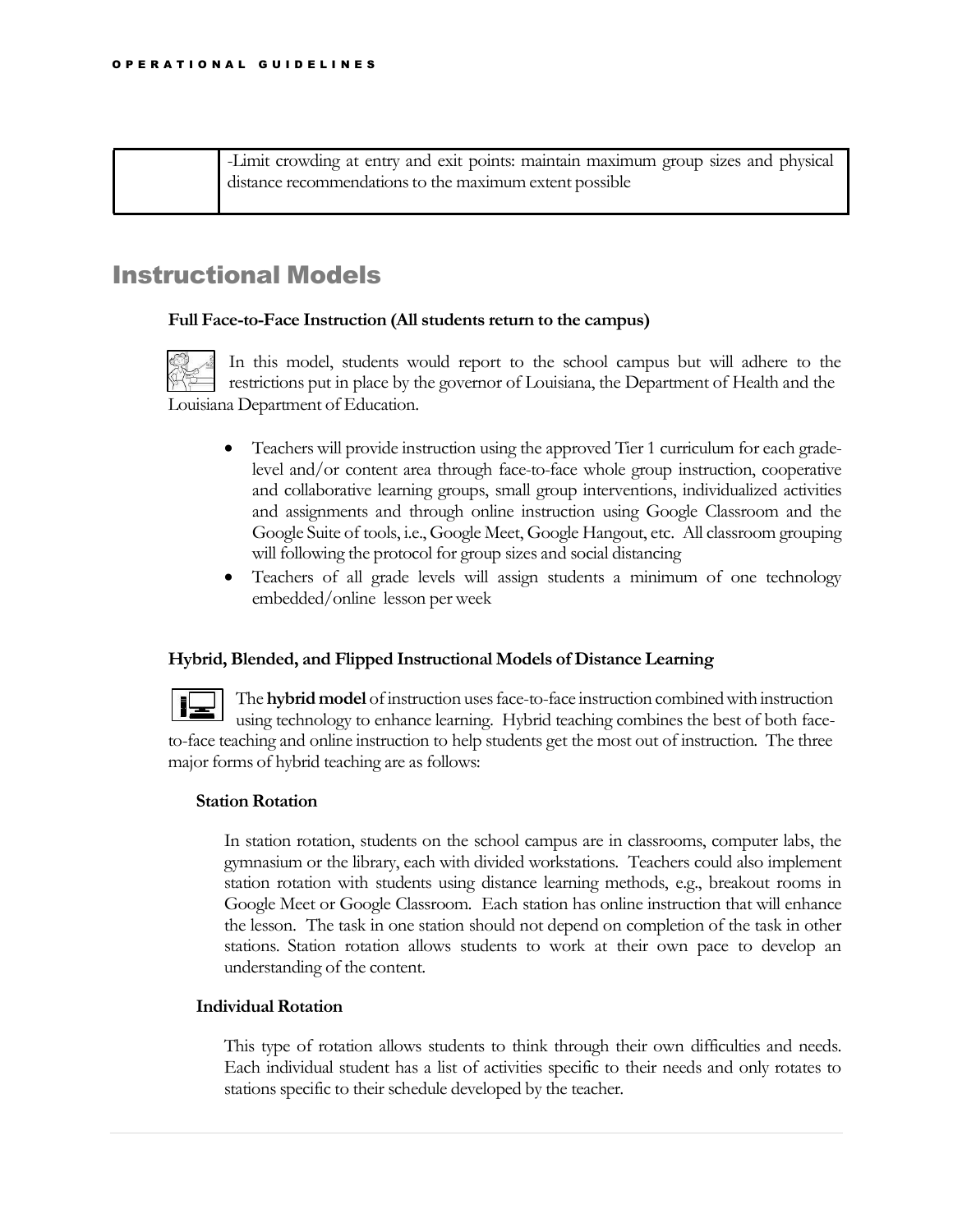### **Rotational Laboratory**

The rotational laboratory is set up so that students alternate between technology-based laboratory to enhance what will be learned in another setting, i.e., a science lab, the classroom, or any space outside of the classroom.

**Blended learning** is sometimes referred to as hybrid instruction but differs from the hybrid model in that blended learning does not replace face-to-face instruction, but instead includes an online component meant to reinforce the content being taught. Thisincludes, but is not limited to, articles, videos, projects, discussion boards, collaborative documents, chat boxes, screencast recordings, breakout rooms, etc.

The **Flipped classroom** also combines face-to-face instruction and online instruction. The difference between the flipped classroom and the hybrid or blended classroom is that the flipped classroom requires students to complete the online instruction to obtain foundational knowledge prior to the actual face-to-face lesson. The flipped classroom can be both hybrid or blended, however, the hybrid and blended classrooms are not always flipped.

Upon reentry into school, St. Martin Parish teachers will use a model or combination of models for online instruction that best fits the needs of the students in their classrooms. The planning of face-to-face and online components of lessons from the Tier 1 curriculum for each content area must be data-driven and take place during

**Professional Learning Communities (PLCs)** for each grade level and/or content area. PLCs may be hosted virtually or in-person, as long as the group(s) adhere(s) to the criteria for hosting groups identified for each phase.

**State testing will take place during the 2021-2022 school year,regardless of the instructional model in place.**

## <span id="page-17-0"></span>Lesson Protocol

All instruction will be delivered through the Google Suite of tools. Teachers will post their individual expectations and directives for each course.

### **Primary/Elementary**

### **K-5-Instructional Model**

### **Face-to-Face**

In order to comply with state COVID-19 guidelines regulating group sizes in a public space, St. Martin Parish will implement face-to-face education for students in grades K-5. All students will report to their respective classrooms daily while maintaining the 24 to 1 ratio. Students will remain with this static (same) group of students throughout the day. In grades 3-5, students will remain in their static groups while teachers change classes to educate them in different subjects/content areas.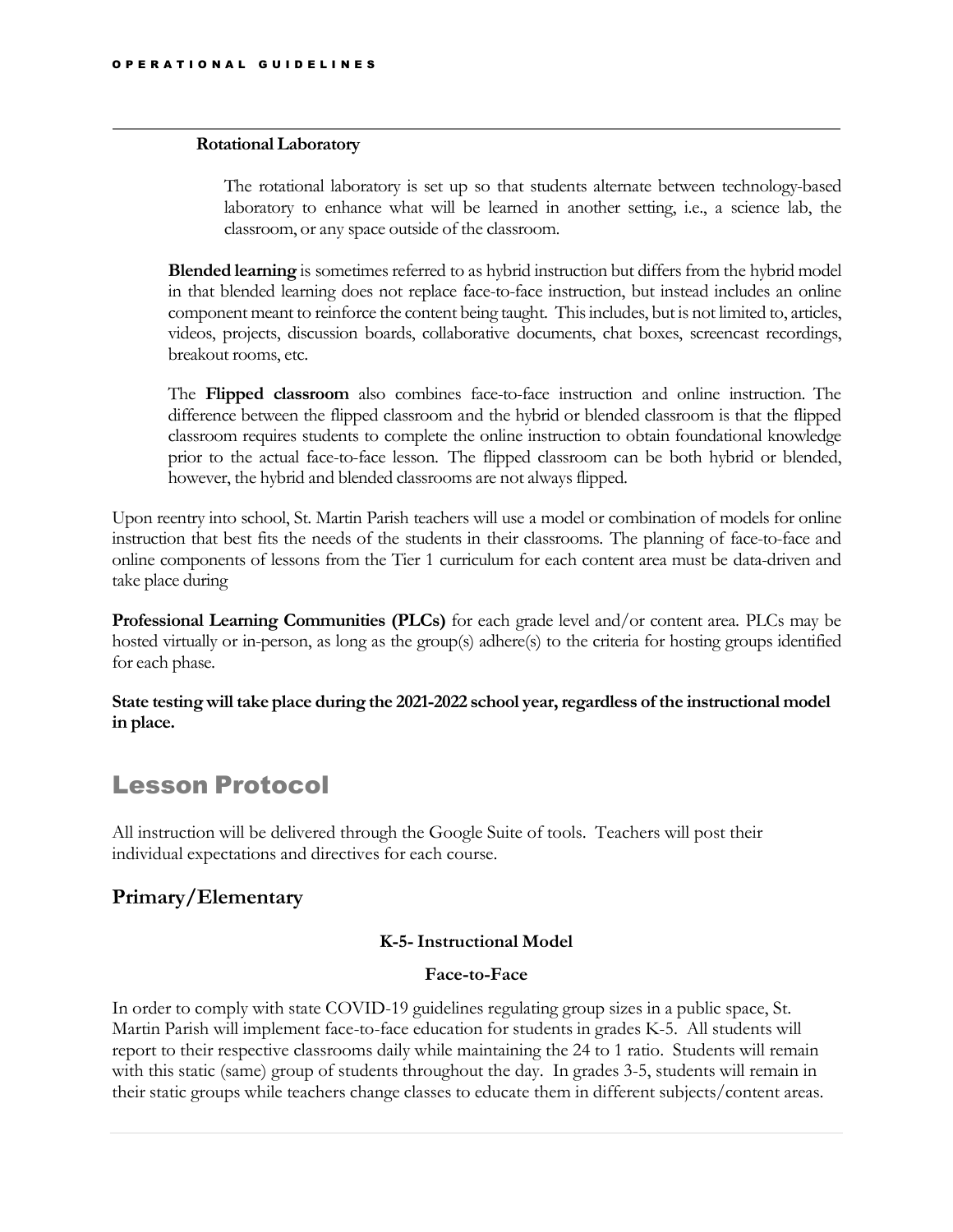### **Guidelines:**

- 1. Students remain in static groups daily.
- 2. Teacher will implement instruction in person, using the necessary classroom tools; following all state guidelines.
- 3. Students will be graded on assignments, tests, projects, etc. as was done in the past.
- 4. Students will participate in a minimum of one online assignment weekly in Google Classroom weekly.
- 5. All 504 and 1508 accommodations/modifications will be followed.
- 6. RTI will continue as it did in the past.

### **SMPSB K-5 Virtual Program**

For parents of students in grades K-2 who have chosen for their children to attend the St. Martin Parish School Board's virtual program, the following guidelines will be followed:

### **Guidelines:**

- 1. Students in K-5 participating in this program will receive a SMPSB issued Chromebook.
- 2. Students in K-2 will complete 100% of their lessons online using the Accelerate program.
- 3. Students in 3-5 will complete 100% of their lessons online using Courseware 3-5 program.
- 4. Students in K-2 will have access to a teacher online provided through Edgenuity.
- 5. If the student needs extra assistance, they can report to the Virtual Center to meet with a virtual facilitator.
- 6. Students can contact the St. Martin Parish Virtual Learning Center for additional assistance between the hours of 3:30 p.m. and 7:00 p.m. from Monday through Thursday of each week.
- 7. Parents are able to check their child's daily progress.
- 8. Students will be graded on assignments and tests.
- 9. The students will also receive a report card at the end of each nine week reporting period.
- 10. An IEP committee will decide if a 1508 student will attend the virtual program.
- 11. Accommodations and modifications for 504 students will be provided.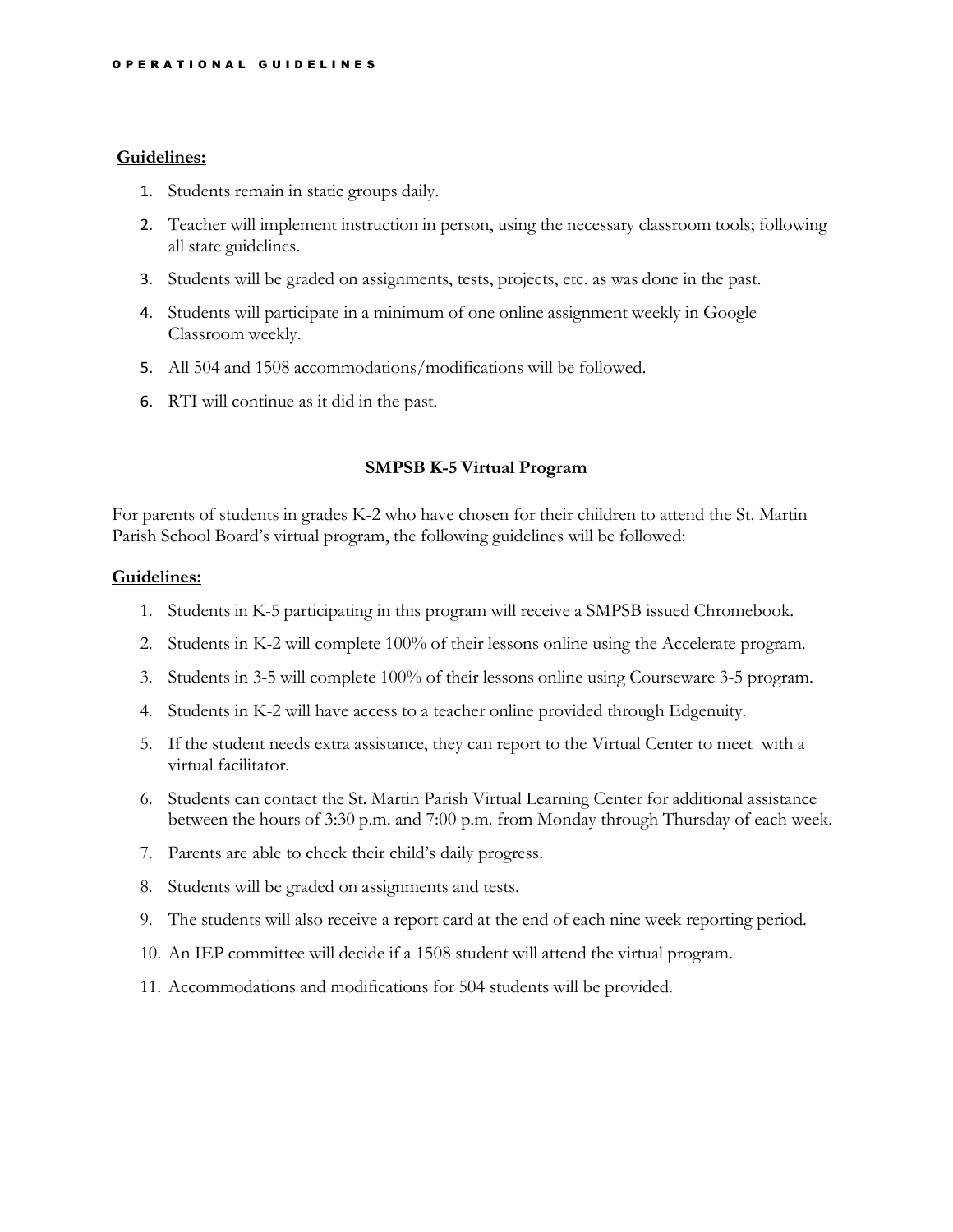### **Middle/High School – Grades 6-12**

### **A – B Model**

Beginning with the **2021-2022** school year, all students in St. Martin Parish will attend school on the **face-to-face model**. Should returning to the hybrid model become necessary, the following protocol will be implemented.

In order to comply with state COVID-19 guidelines regulating group sizes in a public space, St. Martin Parish will implement an A-B Model for instruction wherein schools will service 50% of their students on alternating days. Students in grades 6-12 will be placed in either an A or B group; the group placement determines which days they are to report to campus physically and which days students will be instructed virtually.

### **Guidelines of A-B Model:**

- 1) The weekly instruction schedule will be arranged as follows: **Monday:** Group A Students **Tuesday:** Group B Students **Wednesday:** Planning & Prep Day, RTI Day **Thursday:** Group A Students **Friday:** Group B Students
- 2) Students with IEPs or IAPs which require daily implementation of accommodations and/or modifications will report to the school every day of the week, including Wednesdays.
- 3) Students from the same household will be scheduled in the same group—even if one student attends a junior high and another a high school.
- 4) Teachers will not repeat content instruction for two days; rather, students will be responsible for accessing and completing lessons virtually when not physically present. In a scope and sequence, students should move forward 3 or 4 lessons a week, not two.
- 5) Teachers will plan both the physical as well as the virtual components of the lesson. This is the fundamental reason students do not report on Wednesday. On Wednesdays, teachers will collaborate within their school as well as with teachers of the same grade level/content across the district via Zoom in formulating plans to ensure effective instruction takes place both when a student is physically present and when they are virtual.
- 6) Knowing what access students have when home will be a critical piece of information for all teachers. See sample lesson below for guidance.
- 7) For example: On a Group A day, the teacher works with 16 students in Group A in class on lesson. Lesson B students work on the same lesson on their Chromebooks at home. The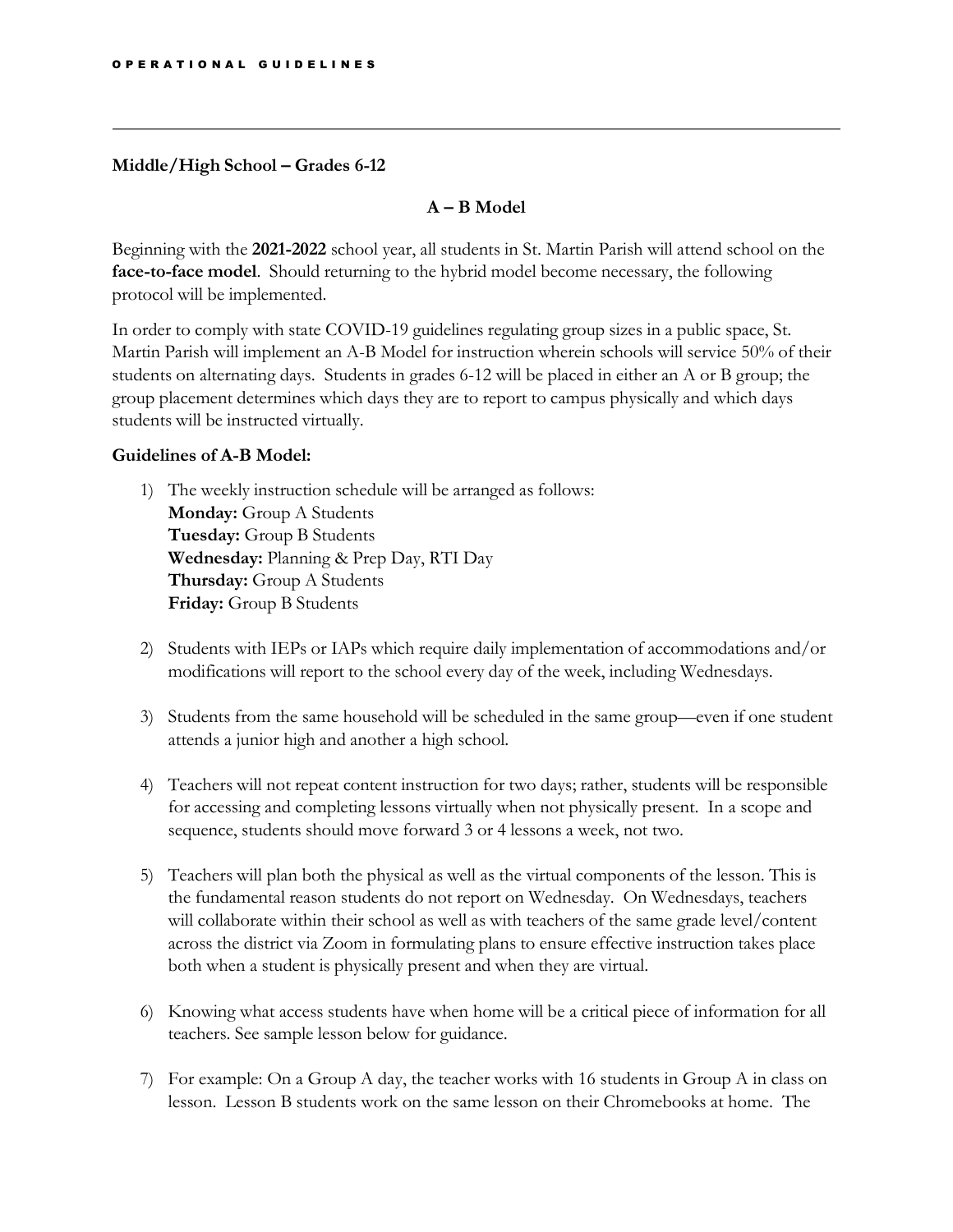lesson is not "live streamed" because the district cannot guarantee adequate bandwidth nor can 100% of students access Internet while at home. Rather, students will access material prepared by teacher on Google classroom which, ideally, has a video of the instructional content as well as assignments students will submit for a possible grade. Student Chromebooks can be configured to work offline; meaning, necessary material such as video or documents will be downloaded to the Chromebook on the day students are in class to be accessed at any time when not in class.

- 8) In the St. Martin school district, **Stephensville Elementary** will not participate in A-B schedule. Parks Middle 5<sup>th</sup> grade will participate in A-B schedule to avoid conflict with the 6-8 schedule.
- 9) For middle and high school students enrolled in the full virtual program at the **St. Martin Parish Virtual Learning Center**, students can contact the center for additional assistance between the hours of 3:30 p.m. and 7:00 p.m. from Monday through Thursday of each week. Student will have access to a teacher online as well as a teacher from their home-based school.

## <span id="page-20-0"></span>Student Attendance

To receive academic credit, all students are expected to attend school daily and complete all assignments as would be done during a normal school year. Students are expected to adhere to the policies and procedures for discipline in the St. Martin Parish Student/Parent Discipline Handbook for 2021-2022, regardless of the instructional method (face-to-face, distance/virtual learning, or both). The handbook can be located on the district's website located at [https://www.saintmartinschools.org/.](https://www.saintmartinschools.org/)

For students participating in **face-to-face instruction**, teachers will take daily attendance in the physical classroom.

For students participating in **distance/virtual learning**, attendance will be taken daily through Google Classroom or Edgenuity. Students will be expected to log-in to Google Classroom or Edgenuity every day of school for attendance, as well as instruction and completion of assignments.

If students participate in the **hybrid model** and attend school on a modified schedule of face-toface and distance/virtual learning, teachers will take daily attendance when students are in the physical classroom and during distance/virtual learning through Google Classroom or Edgenuity.

**Instructional minutes** will be adhered to for students attending school on the school campus. For students attending school via distance/virtual learning, the BESE approved policy on instructional minutes will be adhered to the maximum extent possible.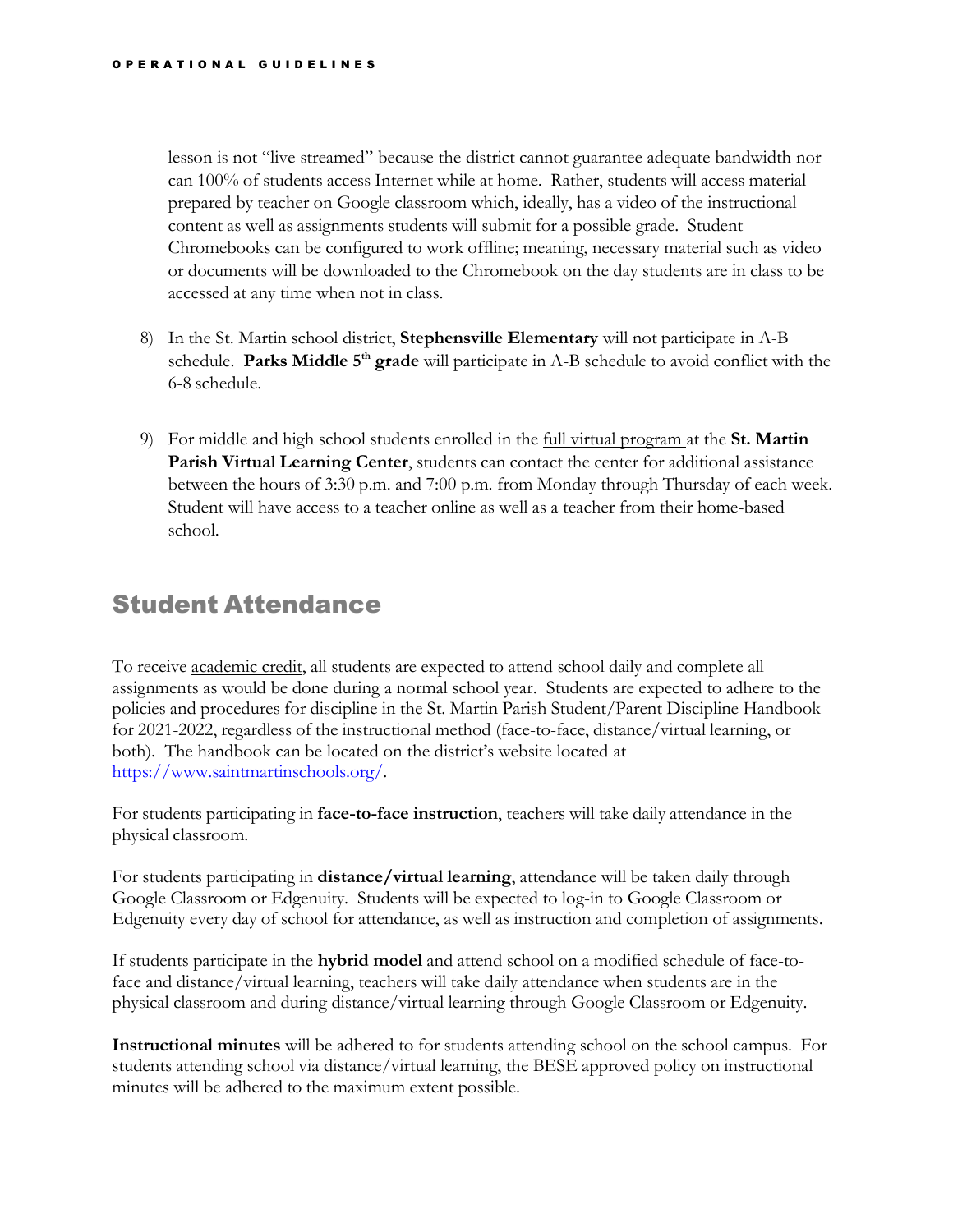**All students, with the exception of Gifted and Talented and Speech Only students, who receive daily minutes, accommodations, and/or modifications as identified by their IEP under Bulletin 1508 or IAP under Section 504, shall report to school each day.**

## Unfinished Learning and Learning Loss (ESSER Interventions)

Moving forward into the 2021-2022 school year, St. Martin Parish will provide multiple learning opportunities for students who may have experienced learning loss due or unfinished learning at the beginning of the pandemic, as well as those who have not been able to keep up with grade-level instruction during the 2020-2021 school year. Students will be provided opportunities to participate in the **St. Martin Parish Summer Learning Program** in 2021 and 2022. The summer learning program will target priority students in PreK—5 who are exhibiting deficiencies in reading and math, while also targeting priority students in grades 6-12 who are struggling to meet mastery of grade-level standards in ELA/English, math, science, and social studies. In addition, high school students will be offered opportunities the strengthen their skills in preparation for the ACT and/or WorkKeys exam(s).

The summer learning program will offer students tutoring through the Accelerate tutoring process in the core content areas. Teachers rated *Highly Effective* and *Effective Proficient* will be selected to work with struggling students. A learning plan will be created for each student to progress through his/her targeted plan of action to reach mastery of grade-level standards. Having dealt with the challenges of a world-wide pandemic, students will also be provided opportunities to develop their social-emotional well-being through enrichment classes/activities such as, art, music, theatre, physical education and outdoor activities, games, field trips, STEM (St. Martinville area only), etc.

St. Martin Parish will continue to offer the **Academic Summer School** program for students not meeting promotion requirements in a course. Students in grades K-2 will be offered on-site summer school for recovery of academic deficiencies, while students in grades 3-12 will participate in the **St. Martin Parish Virtual Learning Program** to recovery academic deficiencies. Any student who did not meet the promotion guidelines by failing one course for the 2020-2021 school year, may attend Academic Summer School to recover the academic deficiency, and if successful, promote to the next grade level. Students failing two or more academic courses listed in the mandated requirements for their grade level, would not qualify to attend academic summer school for promotion to the next grade level (See the St. Martin Parish Pupil Progression Plan on the St. Martin Parish Website under the Policies heading for promotion and retention guidelines).

As reading is the center of one's education, beginning with the 2021-2022 school year, St. Martin Parish will focus on providing students access to a Tier 1 foundational reading curriculum. The K-2 schools will be provided funds to train a teacher as a literacy coach to ensure successful implementation of the structured, phonics-based literacy curriculum, with a focus on knowledge building and vocabulary development. The goal is to have all students reading by the time they enter third grade.